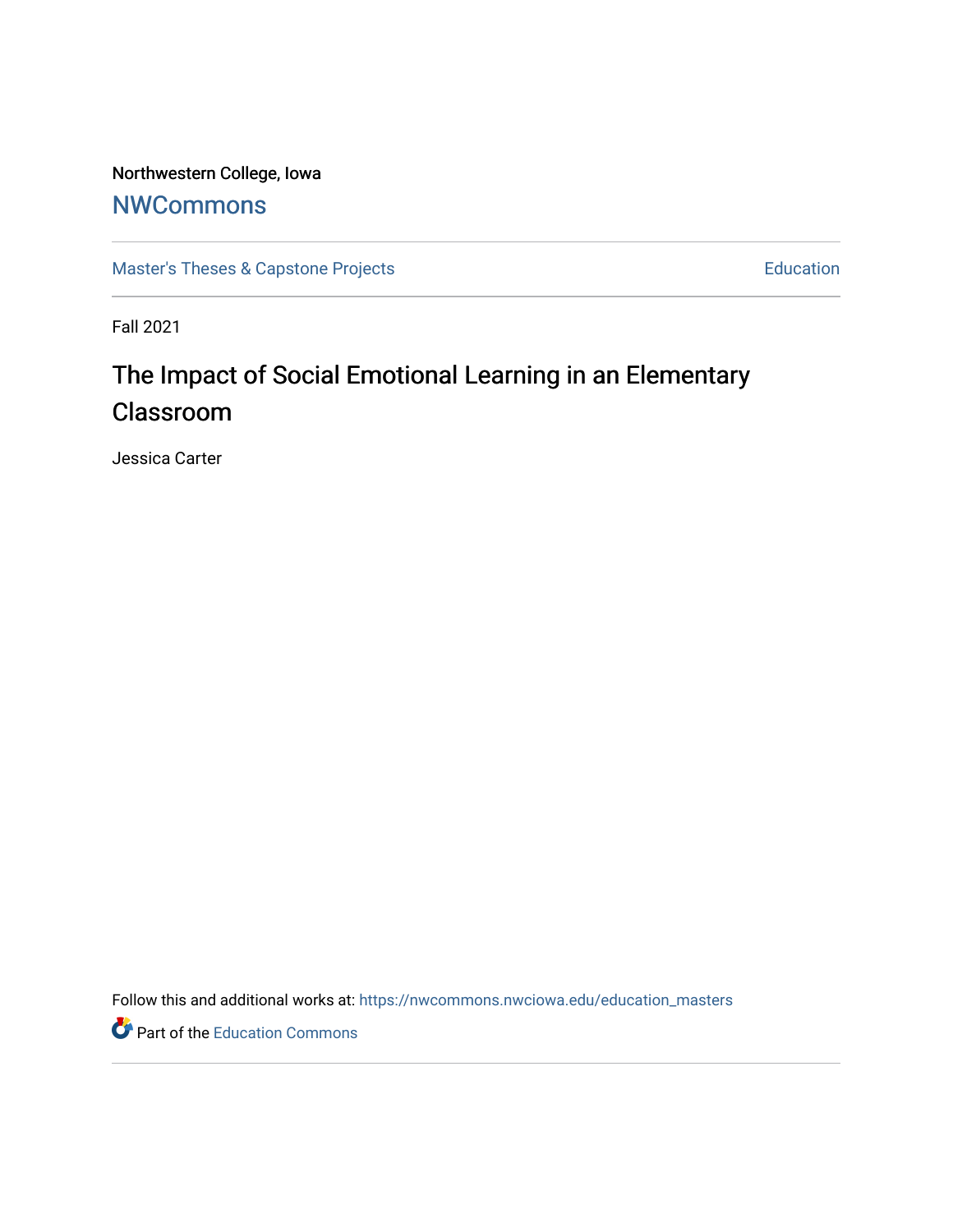## **The Impact of Social Emotional Learning in an Elementary Classroom**

Jessica Carter

Northwestern College

An Action Research Project Presented in Partial Fulfillment of the Requirements For the Degree of Master of Education Northwestern College December 2021 Dr. Daniela Syed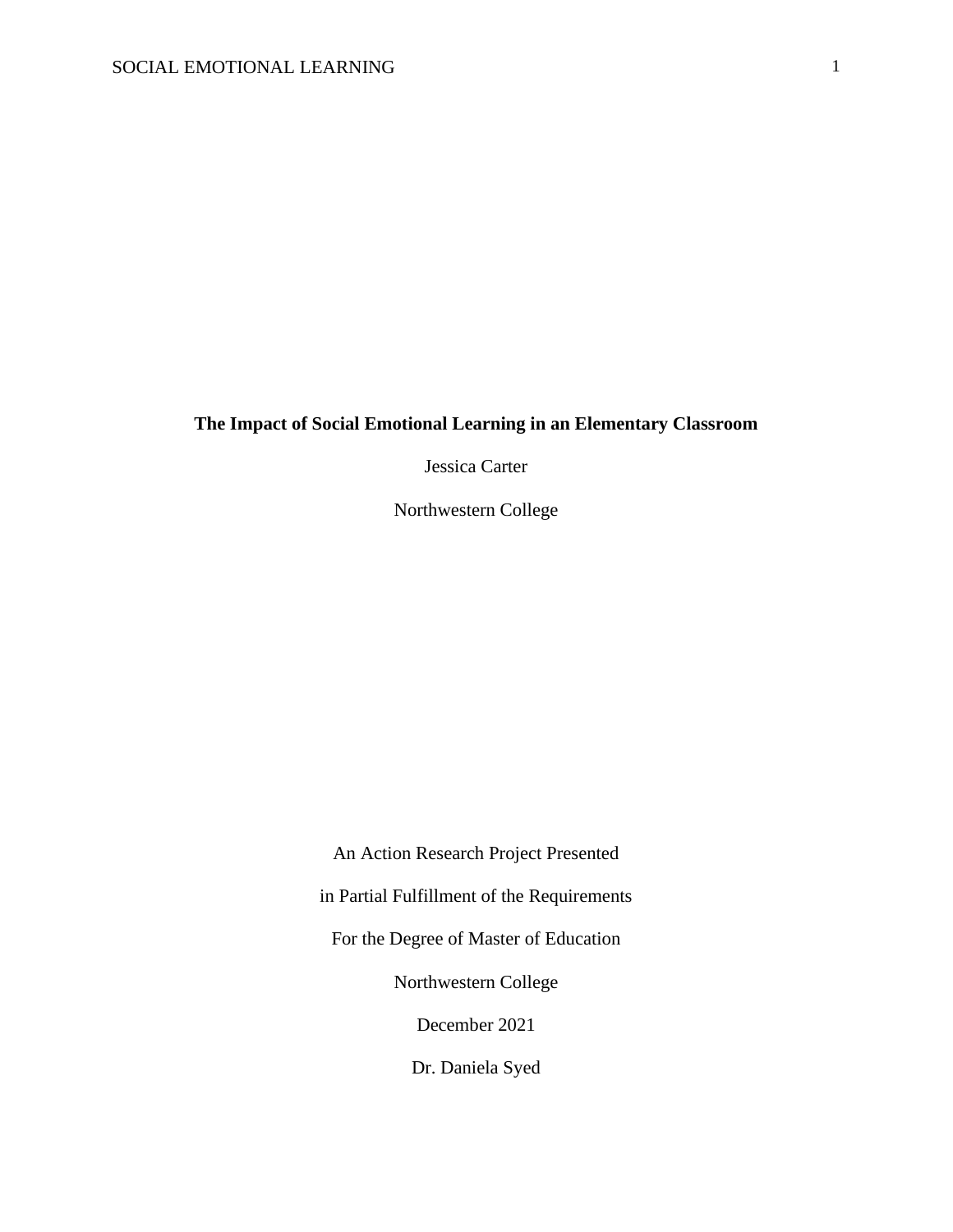## **Table of Contents**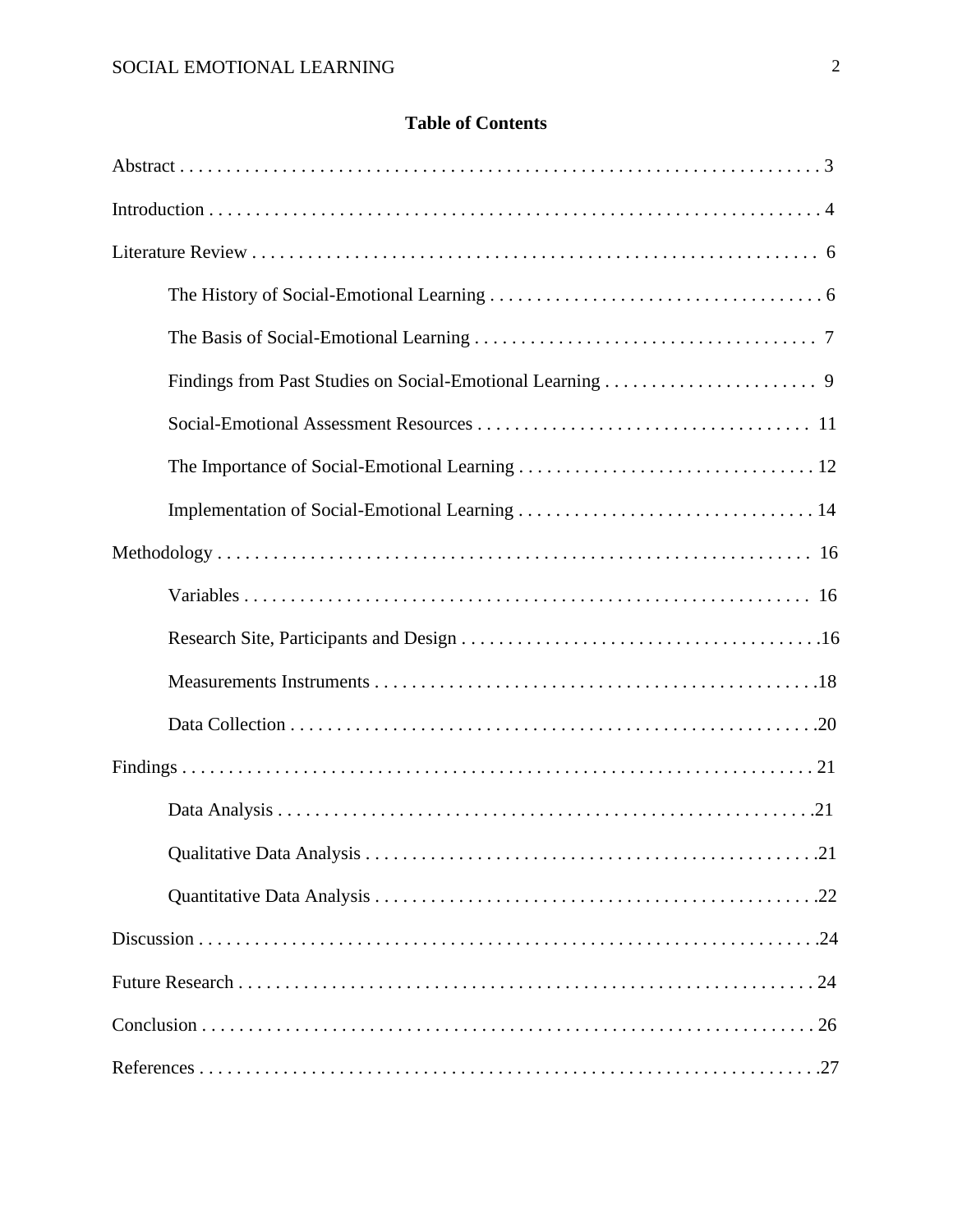#### **Abstract**

Social emotional learning is a growing topic in education due to the increase in mental health and behavioral disorders in children and youth (Blewitt et.al., 2021). Taking into consideration students' emotional needs is an important aspect that helps to support students' overall performance at school. This action research study conducted with first grade students not only supported students in their social and emotional needs but in their reading and mathematical skills as well. The researcher used the chosen curriculum to help students to learn about selfawareness, self-management, social awareness, relationship skills, and responsible decision making. The findings of this action research support the literature reviewed that teaching and implementing social emotional learning does impact students overall behavior and academics. The data shows that students of all backgrounds and different abilities are positively impacted by implementing social emotional learning into the classroom. However, the degree to which students are impacted vary from student to student. The findings suggest that most students show progress in improving their academic performance and behavior.

*Keywords:* social emotional learning, impact, self-awareness, self-management, social awareness, relationship skills, decision making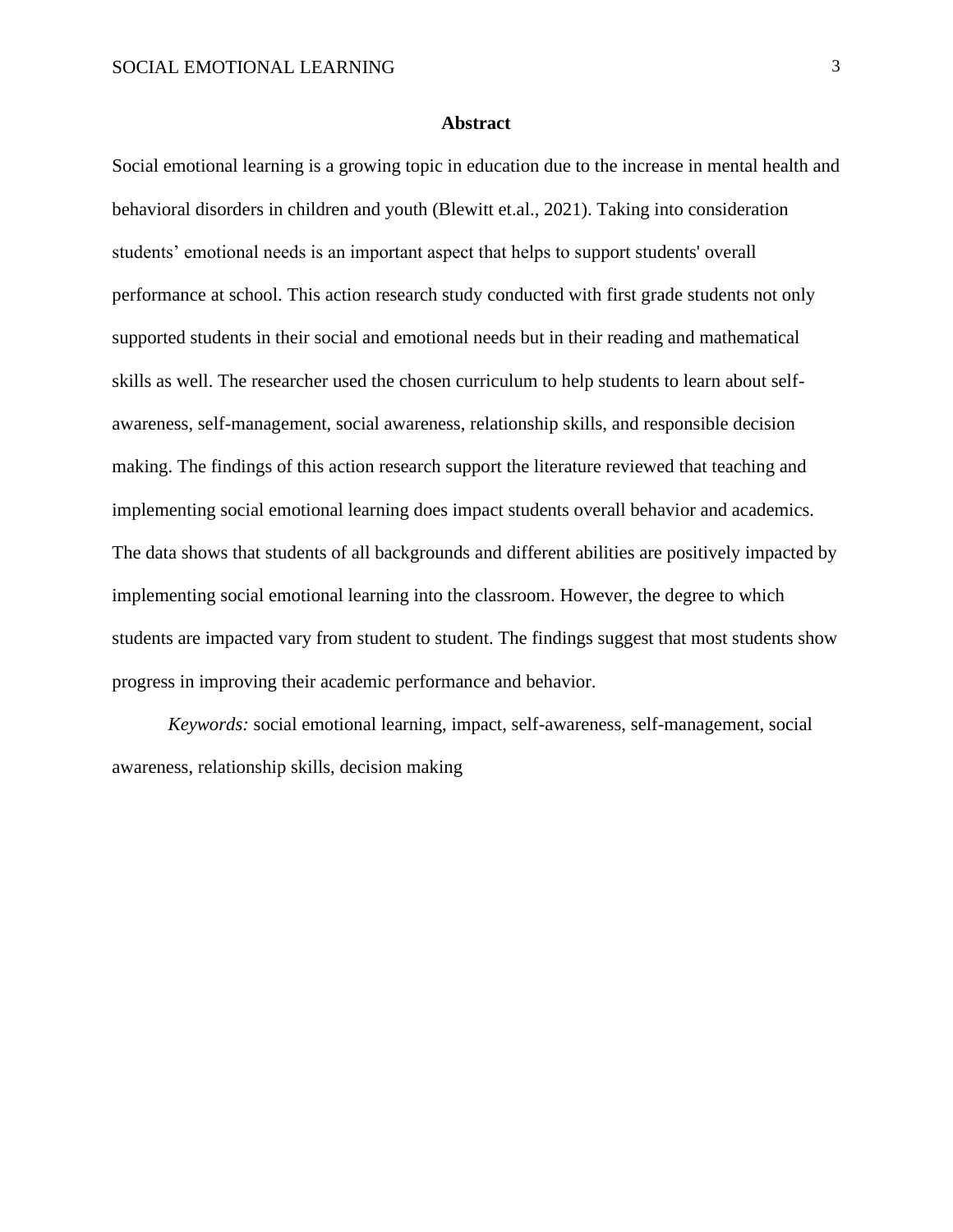#### **Social Emotional Learning**

Social and emotional learning (SEL) is the process in which people acquire and apply the knowledge, attitudes, and skills necessary in order to understand and manage their emotions as well as set and achieve positive goals, show empathy for others, establish and maintain positive relationships with others (CASEL, 2021). In 1994 a group of educators, researchers, and child activists met and developed ideas to assist children in becoming positive citizens. These ideas came to be known as social and emotional learning. With the support of the leading organization for social and emotional learning, called the Collaborative for Academic, Social, and Emotional Learning (CASEL), SEL supports academic, social, and emotional learning for all children preschool through high school. SEL is a crucial part of education that is backed by evidencebased research that can transform educational practices. The implementation of Social Emotional Learning within a school district has the ability to positively impact students, teachers, and the community. Social-emotional learning (SEL) and trauma-informed practices should become foundational in our education system. Educators see that many of their students are affected by adverse childhood experiences (ACEs). It is essential that we instil positive childhood experiences that can counteract some of the resulting trauma. Social- emotional learning has the power to create these positive experiences (Sprenger, 2020).

Social emotional learning is known to lead to better academic outcomes and helps with improving student behaviors. The impact of social emotional learning is long-term and even something students will bring with them into the world. It also helps to reduce poverty and improve economic mobility while students' lifetime outcomes are greatly improved by what they learn throughout the use of social emotional learning in their classrooms (CASEL, 2021). Social emotional learning starts a positive learning environment for all students. It includes instruction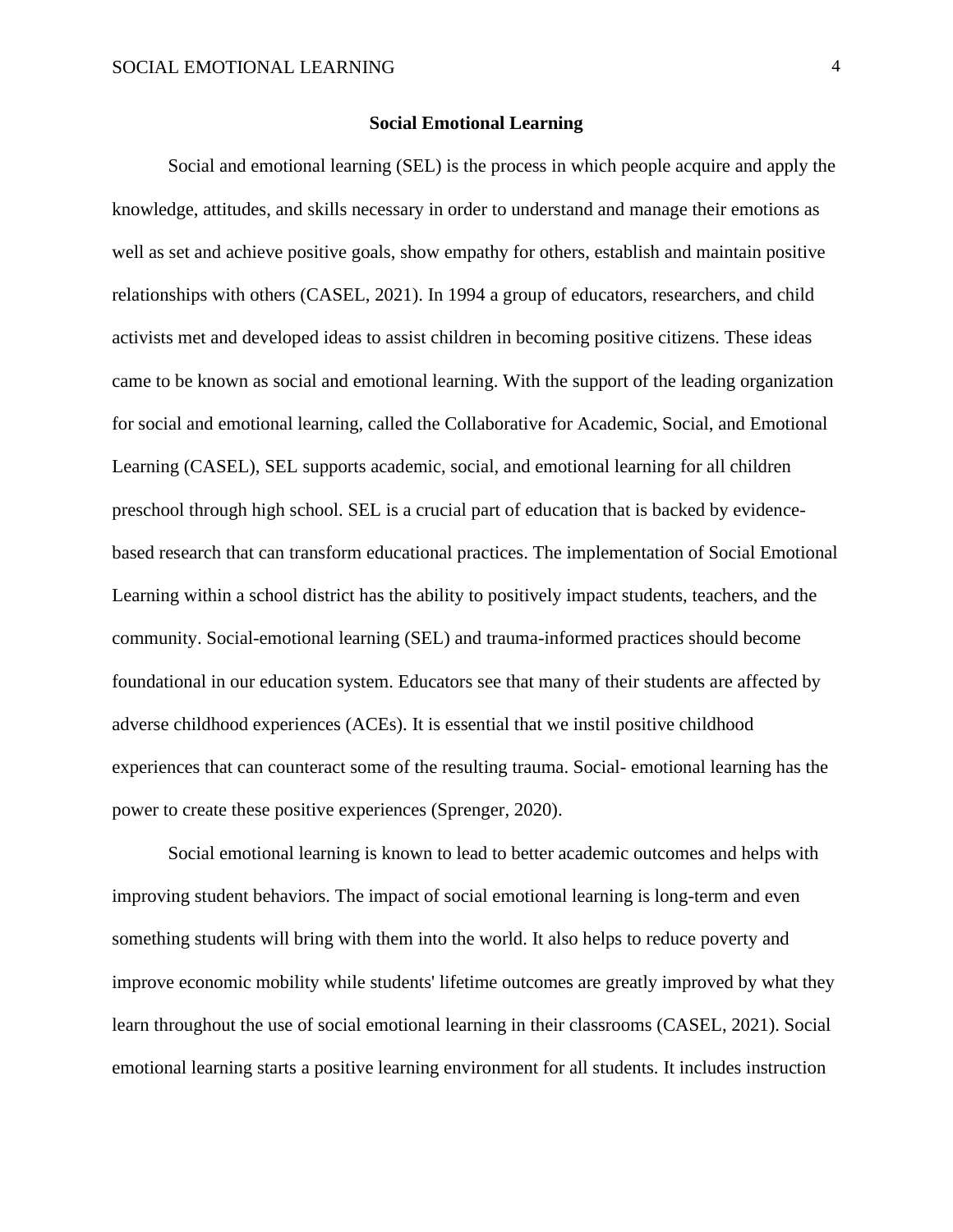and practice of the ideas being taught. Social emotional learning but be implemented with fidelity as well as sequential using the systems in place. Lastly, it offers behavioral support and ongoing mentoring and evaluation for teachers (CASEL, 2021).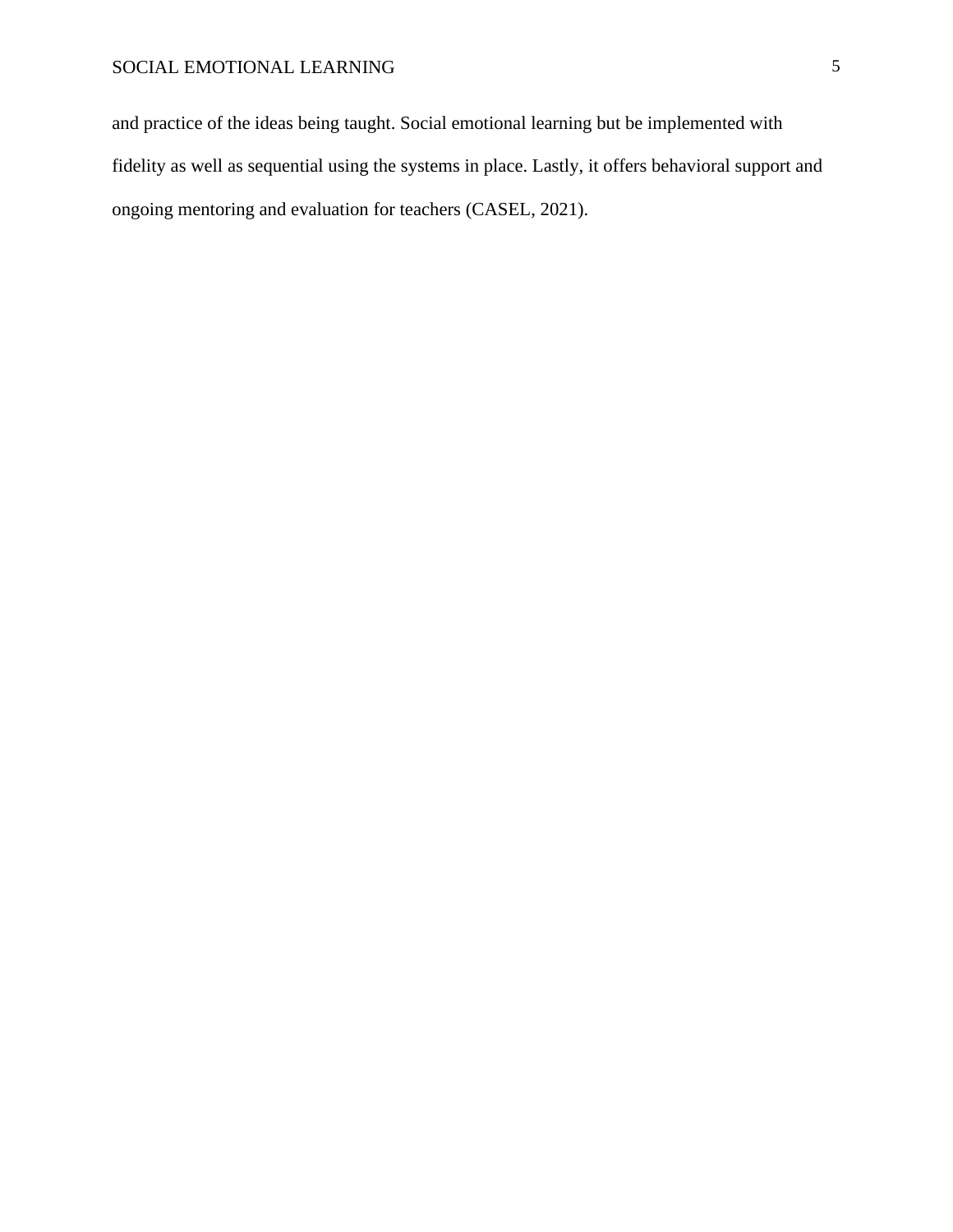#### **Literature Review**

#### **The History of Social-Emotional Learning**

Beginning in the late 1980s, researchers began sharing the importance of teacher participation in teaching to the issues within society. In 1994 a group of educators, researchers, and child activists met and developed ideas to assist children in becoming positive citizens. These ideas came to be known as social and emotional learning. With the support of the leading organization for social and emotional learning, called the Collaborative for Academic, Social, and Emotional Learning (CASEL), social emotional learning supports academic, social, and emotional learning for all children preschool through high school. Social emotional learning is a crucial part of education that is backed by evidence-based research that can transform educational practices. It is the process of developing a student's social competencies including the knowledge, skills, attitudes, and behaviors the students need in order to make successful choices (Yoder, 2014). The implementation of Social Emotional Learning within a school district has the ability to positively impact students, teachers, and the community. Social emotional learning promotes the development of a child's ability to recognize and manage emotions, build relationships, solve interpersonal problems, and make effective decisions (Yoder, 2014). Social emotional learning and trauma-informed practices should become foundational in our education system. Educators see that many of their students are affected by adverse childhood experiences (ACEs). It is essential that educators instill positive childhood experiences that can counteract some of the resulting trauma. Social emotional learning has the power to create these positive experiences (Sprenger, 2020).

As school and teachers' knowledge on social emotional learning has grown, more and more schools have begun adopting and utilizing these plans into their classrooms. Schools strive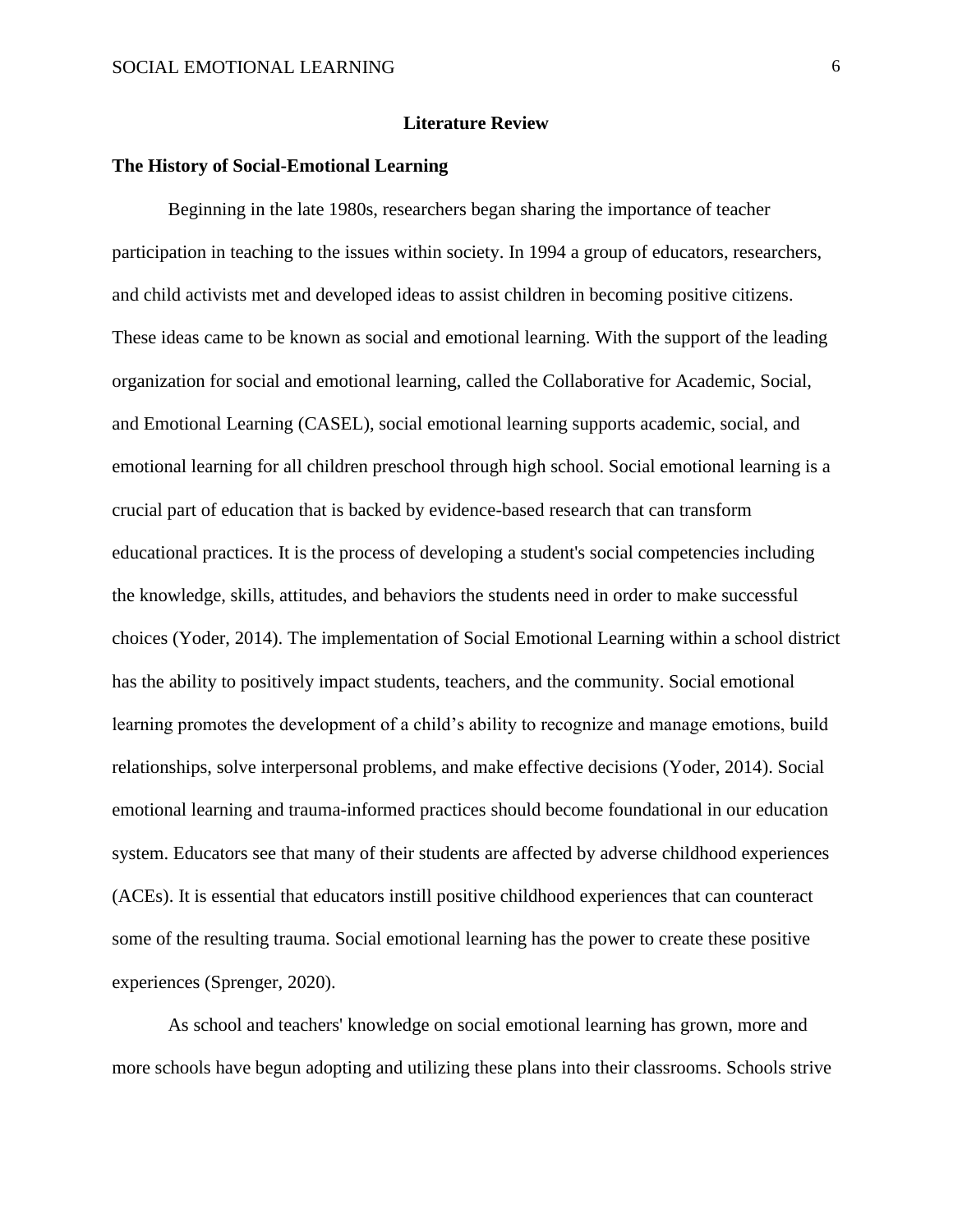#### SOCIAL EMOTIONAL LEARNING  $\overline{7}$

to develop cardinal virtues in their students which provide a standard of good character (Berkowitz & Bier, 2005). This growth in such education is due to decades of research that indicates that high-quality social-emotional learning helps to improve students' academic performance, mental health, and overall behaviors and character (Bailey et al., 2019). As research and school policies advance, social-emotional learning must advance alongside it. Many schools have found that following a curriculum in instructing social-emotional learning is helpful, other schools are wanting to get on board as well but do not have the resources or funds to do so. Some schools today are creating their own curriculum in order to provide these socialemotional practices to help support students in this area (Bailey et al., 2019).

#### **The Basis of Social-Emotional Learning**

Social emotional learning is a growing topic in education. Due to the increase in mental health and behavioral disorders in children and youth (Blewitt et al., 2021), SEL is becoming more necessary in classrooms today. Teachers have made a deliberate effort to cultivate virtues in students' cognitively, emotionally and behaviorally by teaching core values and creating a caring community (Berkowitz & Bier, 2005). The use of SEL supports educators while fostering an interest in learning in students. After determining the need for SEL, teachers are able to determine the best fit program for their students and classroom in order to ensure they are meeting their individual needs. Providing an environment in which students feel successful and encouraged will ultimately help students to reach their full potential and prepare them academically, socially, and emotionally for success beyond the classroom.

Recent findings from studies around stress response have shown that environmental factors such as stress, trauma, and poverty have an effect on brain development and children's capacity to learn and build relationships (Bailey et al, 2019). Further, these can influence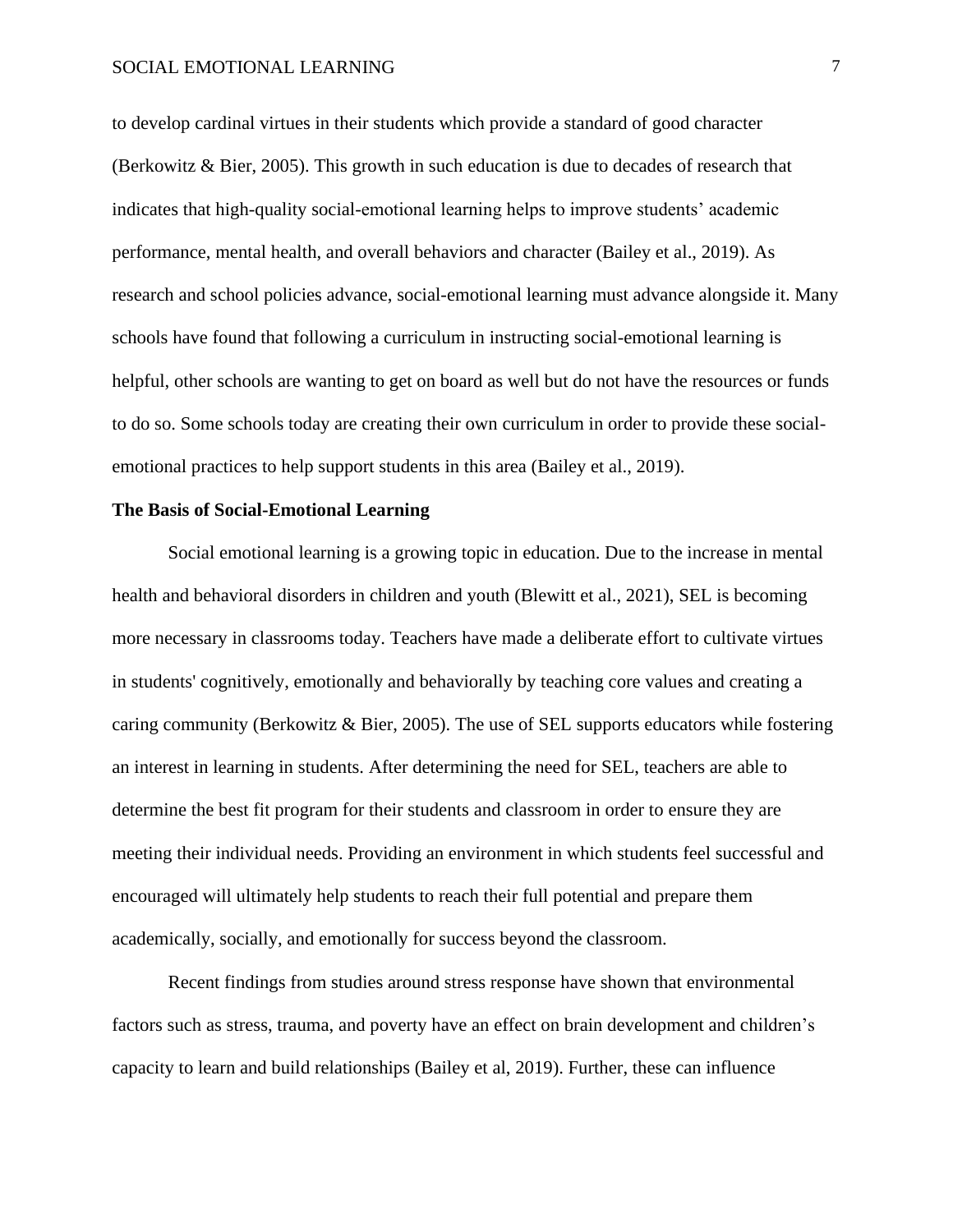children's ability to focus, recall information learned, self-control, and other factors surrounding needed life-long learning and behaviors. As more teachers, administrators, and school personnel understand more about these findings, they begin to pursue new approaches to support their students in their social and emotional development. As more schools begin to grow in their understanding around the topic, so does the number of schools investing in meaningful socialemotional learning programs (Bailey et al, 2019).

Teachers have responded to this rise by implementing social emotional learning in their classrooms as an effort to support students in their social and academic needs. High-quality SEL programs are shown to help improve students' academic, mental health, and behavioral outcomes. It also aids in supporting the classroom climate and teacher practices (Bailey et al., 2019, p. 53). Emotional success has been found to hold a crucial role in successes centered around social environment and work. Through a student's self-awareness, self-management, social awareness, relationships, decision-making, and the skills taught with SEL, they are able to develop emotional success (Lubit et al., 2019). The Collaborative for Academic, Social, and Emotional Learning (CASEL) determined these skills to be five sets of cognitive, affective, and behavioral competencies that make up SEL (Dusenbury & Weissberg, 2017).

Social emotional learning is focused around strategies for teachers to implement as they see fit in their classroom, all with which are considered to be developmental, flexible, and responsive. In the early years, kindergarten to second grades, students learn about brain power to help students learn to self-regulate and adjust to classroom settings. As children grow, they begin to learn about self-control, empathy, perspective, conflict resolution, and building healthy relationships. School-based programs that are designed to promote student social and emotional development at the elementary school level are proven to be effective at promoting academic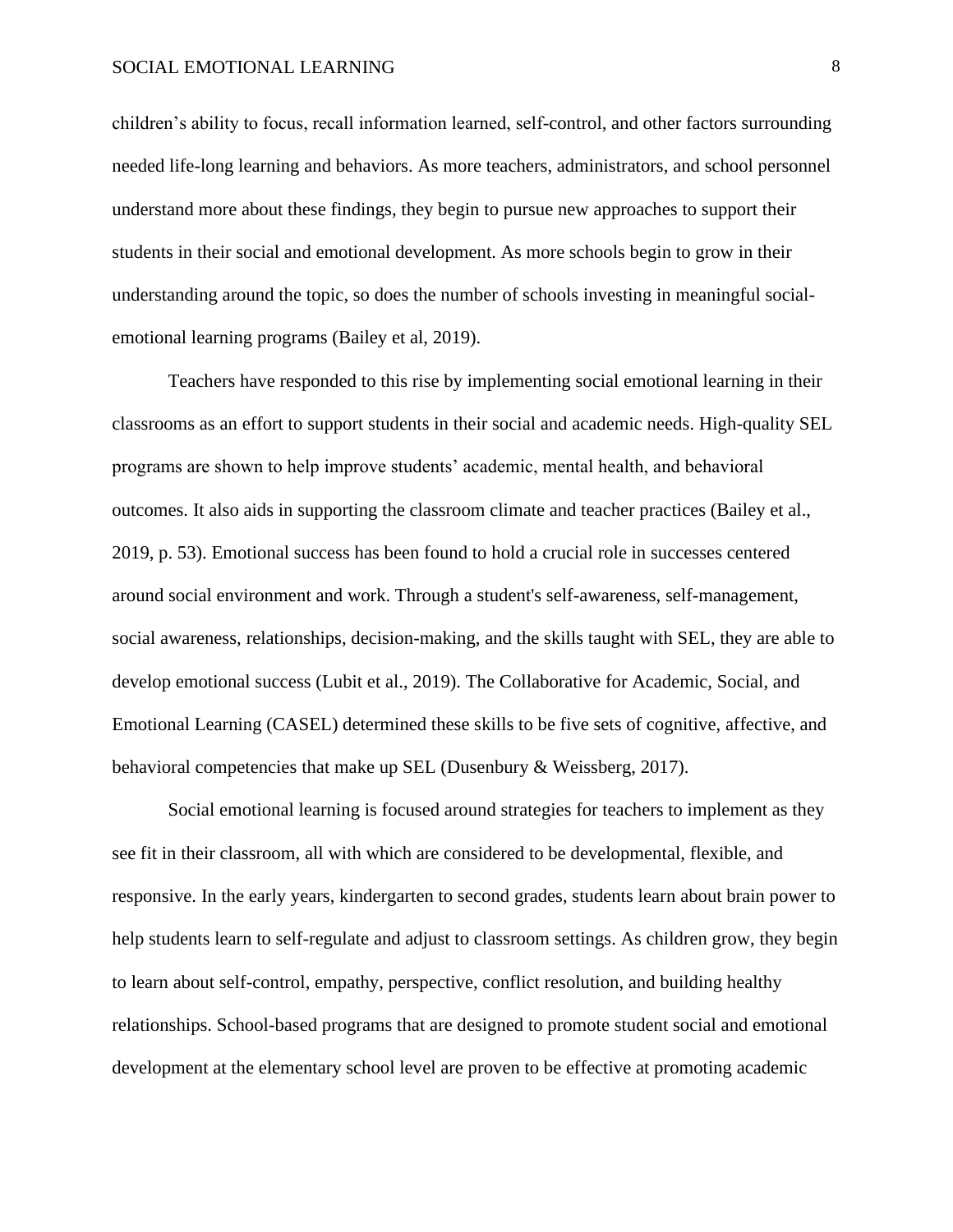achievement, reducing conduct problems, improving prosocial behavior, and reducing emotional distress (Dusenbury & Weissberg, 2017). When considering an appropriate SEL program, schools are able to utilize the CASEL guidelines to determine if the program meets their needs. These guidelines include determining if they meet target areas of competence, gives opportunities for practice, has a multi-year timeline, offers training as well as supports, provides an evaluation study, and has been shown to have a positive impact on students (Lawson et al., 2019).

When students are encouraged and view themselves as doing well, their self-esteem is increased making them more motivated to learn. Students are able to maintain more of an interest in school when they are motivated and are able to connect their learning to goals. SEL programs support self-esteem and development of a growth mindset, giving students the ability to develop skills necessary to handle difficult situations with social and emotional interactions (Lubit et al., 2019). By implementing universal social and emotional learning (SEL) programs in school settings, it fosters effective, cognitive, and behavioral skills among all children (Lawson et al., 2019).

#### **Findings from Past Studies on Social-Emotional Learning**

In a meta-analysis of 213 school-based, social and emotional learning programs in which there were 270,034 kindergarten through high school students, it was found that there was a significant improvement in students' social and academic performance, showing the positive impact SEL programs have on students. The study explored the effects of universal SEL programs and interventions on students' social and emotional skills, their attitudes toward themselves as well as others, social behavior, emotional distress, and their overall academic performance. Throughout the study, the goal was to discover answers to; What outcomes are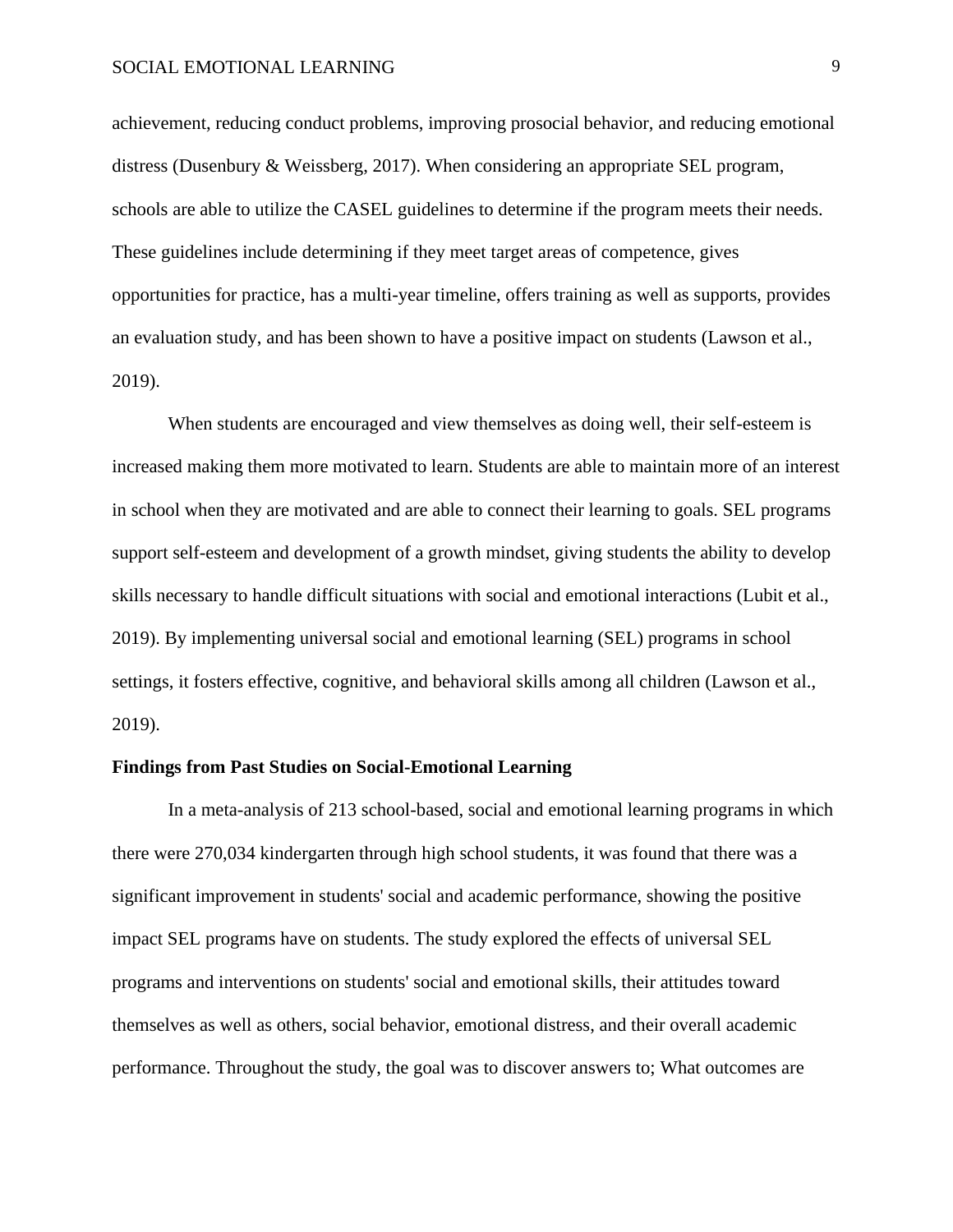achieved by interventions that attempt to enhance children's emotional and social skills? Can SEL interventions promote positive outcomes and prevent future problems? Can programs be successfully conducted in the school setting by existing school personnel? What variables moderate the impact of school-based SEL programs? The study proved that schools should be utilizing effective SEL programs that include professional development around the program as well as proper implementation. Without this, students are less likely to see significant improvements in their social and emotional learning in addition to their academics (Durlak et al., 2011).

Over the past two decades, there has been dramatic growth in understanding children's outcomes in social-emotional learning as well as academics. In a study conducted surrounding child development based on social-emotional and literacy intervention, they utilized the 4Rs Program (Reading, Writing, Respect, and Resolution). Within this program, kindergarten through fifth grade students focused on social-emotional learning and literacy development. The program was characterized as a developmental intervention whose goal was to change the underlying processes in children that resulted in unwanted behaviors. The questions addressed in this study include; What is the experimental impact of the 4Rs Program on 2-year change in third grade children's social-cognitive processes, social emotional symptomatology, aggressive and socially competent behavior, and academic functioning, controlling for key demographic covariates? Building on recent findings demonstrating significantly stronger intervention impacts for families facing more versus fewer poverty-related risks, is the 2-year impact of the 4Rs Program moderated by child-level demographic baseline covariates including child gender, race ⁄ ethnic background, family socioeconomic risk, and community risk? Finally, building on evidence from the 1st year of our 4Rs evaluation and other experimental evaluations of universal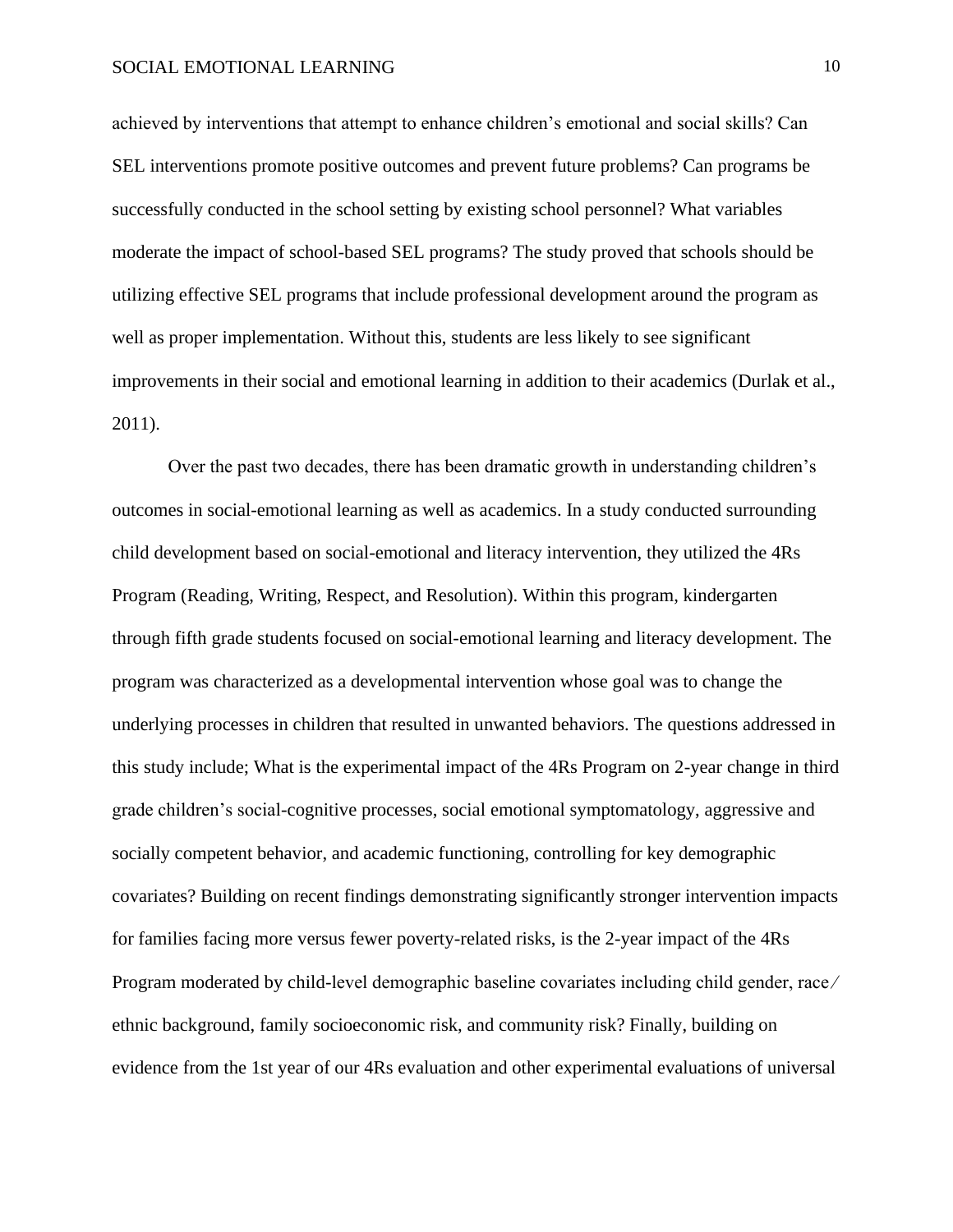school-based prevention programs, is the 2-year impact of the 4Rs Program moderated by children's baseline behavioral risk? The teachers within these schools reported a slower growth in student's aggressive behavior (compared to the control group of schools) but an increase in social competence. They also reported a decline in depression and ADHD symptoms present in their students (Jones et al., 2011).

#### **Social-Emotional Assessment Resources**

Research has helped to shape the vision for schools to focus on the whole child through the use of social emotional learning. Children are able to gain the most in school when they are learning how to process emotions as well as interact appropriately in social situations (Herrenkohl et al., 2020). Different social–emotional learning programs demonstrated their ability to increase academic performance and overall competencies while decreasing internalizing and externalizing problem behaviors **(**White et al., 2018**).** In one study shared, preschool educators were asked to develop an SEL program after being provided with evidencebased resources. Teachers participated in professional development over several of the resources prior to being asked to put them to use in their classrooms. Prior to starting a program, students were assessed in order to measure their emotional awareness, self-regulation, and problem solving, in a quiet, one-on-one area. Students were also observed in the classroom setting in the remaining SEL skills. The teachers utilized a variety of resources when planning, implementing, and assessing their students **(**White et al., 2018**)**.

The study of Instructional and Rehearsal Procedures of Preschool Social Emotional Learning by White, shared the different ways they assessed their students in order to monitor their growth in different areas. One assessment was the day/night stroop, in which the test measured students' emotional self-regulation. In this assessment students were shown day and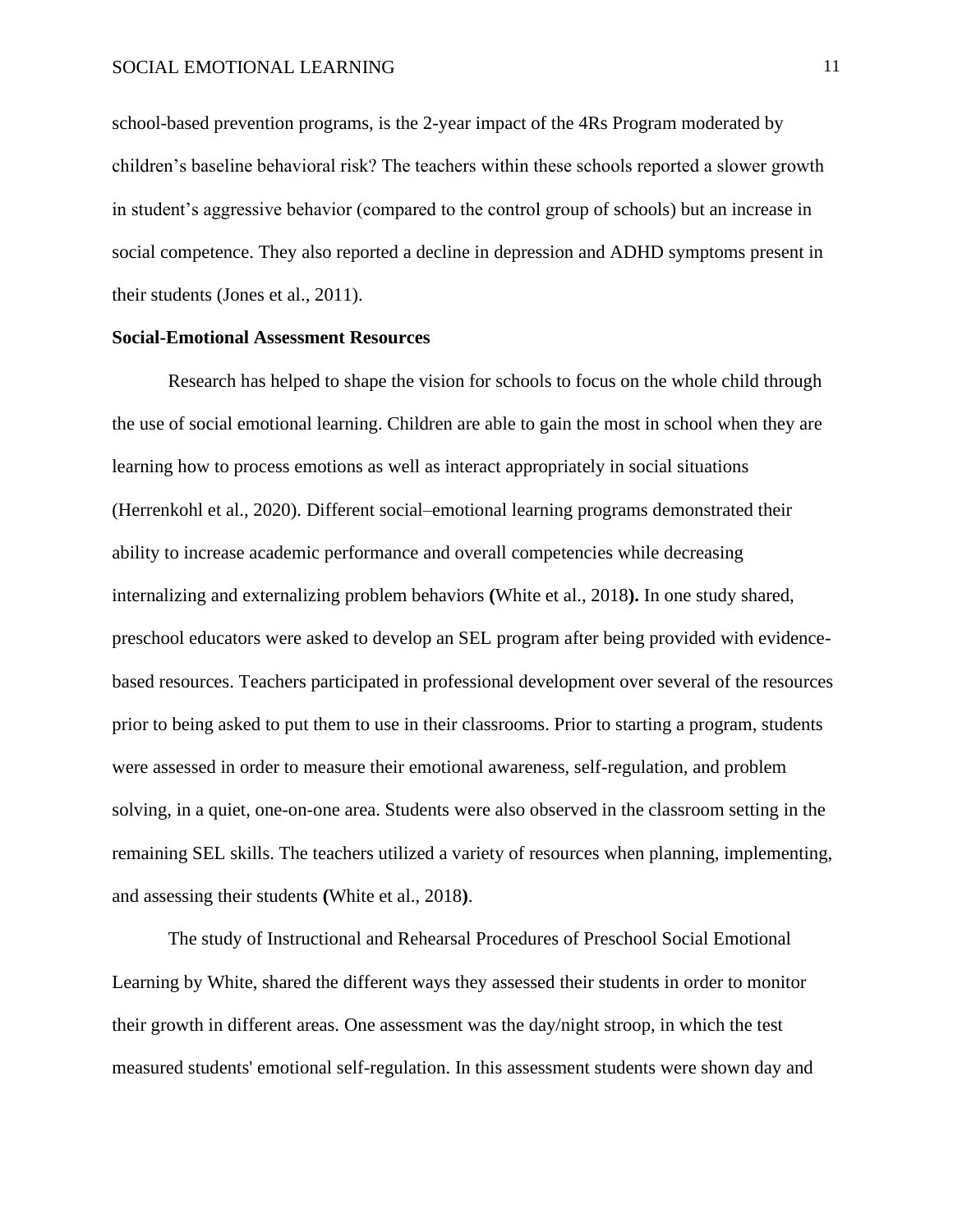night cards and were asked to say the opposite time of the day, measuring their executive functioning skills. Another assessment, the truck planning task, addressed students problem solving skills. This measured students' skills of planning while using a toy delivery truck and making deliveries. Students were given very specific instructions prior to getting started and students are able to progress through the assessment as they successfully complete one area. Another assessment, the dimension change card sort (DCCS) was used to assess student behavioral self-regulation. This measured students' skills of listening, concentration, and following directions. Lastly, the affect knowledge test (AKT) was used to measure students' emotional awareness by identifying feelings that match different facial expressions **(**White et al., 2018**)**.

Overall, the assessments, both pre and post, were found to be successful indicators as to how the students were about to utilize emotional awareness, self-regulation, and problem solving skills. Through the use of the variety of assessments, teachers were able to clearly identify the needs of each student as well as their class as a whole in order to best plan a curriculum fitting for their group. However, the overall outcome of the study was inconclusive as it was determined that additional time was needed in order to say whether or not teachers could successfully develop a SEL program **(**White et al., 2018**)**.

#### **The Importance of Social-Emotional Learning**

For students who are considered to be at-risk, one of the major factors in their early development of behaviors is that they attend a school that has a high number of students with behavioral issues. Therefore, the classroom environment is full of behaviors that the teacher must manage (Bierman et al., 2010). In order to best prepare teachers for classroom management, and the implementation of social emotional learning, it should begin during their teacher education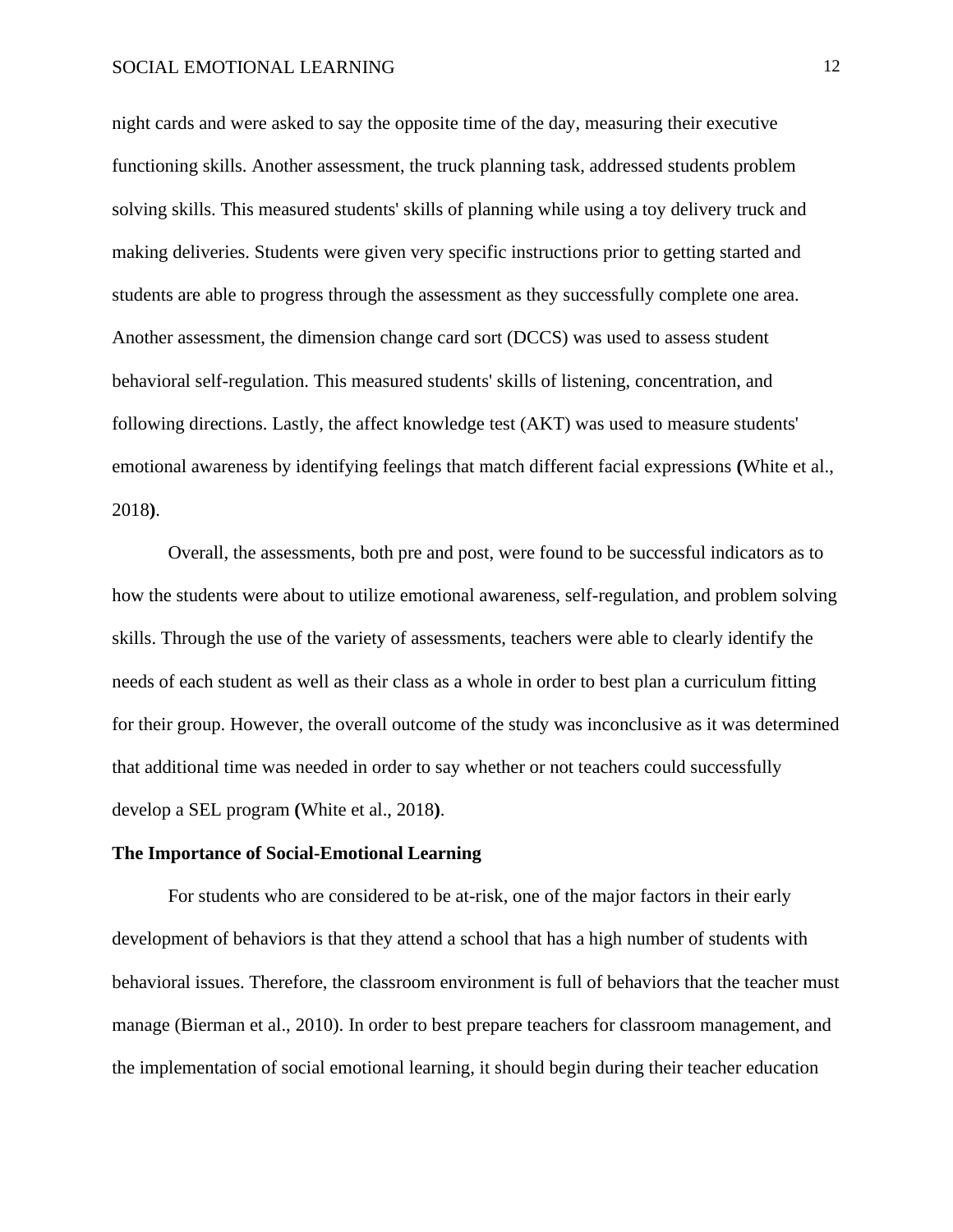program. It has been found at social emotional learning competencies can be infused successfully during undergraduate courses in order to and teachers view this topic as important (Waajid et al., 2013).

Social emotional competencies do not only prepare students for participating in learning experiences, but they also increase students' overall capacity to learn (Durlak et al., 2011). Development of students' social emotional skills is vital for school success as well as their successes outside of school, such as at home or in their community. Students' learning is enhanced when social emotional learning is integrated with their academic learning (Elias, 2004). Having these skills is directly linked to students' overall outcome in academics, relationships, as well as their wellbeing. Social emotional learning provides the necessary skills for positive outcomes throughout a lifetime due to the relationships skills being developed and the ability to become more self-aware. Without these skills, students are at risk for physical and mental health issues, relational issues, criminal concerns, among others. Social emotional learning programs have intense societal implications, hence the dire need for these programs to be implemented into classrooms (White & Walker, 2018). It has been found that students who are involved in social emotional learning programs demonstrate an increase in academic achievement, increase social emotional skills, better attitudes towards themselves and others, improved social behaviors, as well as an overall decrease in problematic behaviors and emotional distress (Durlak et al., 2011).

Addressing the social emotional side of students not only helps to improve students' achievement, but also enhances their experiences at school and overall learning environment. With all of the changes in the world, it has become clear that teachers must address how to navigate emotions and solve problems that may arise throughout students' school days or into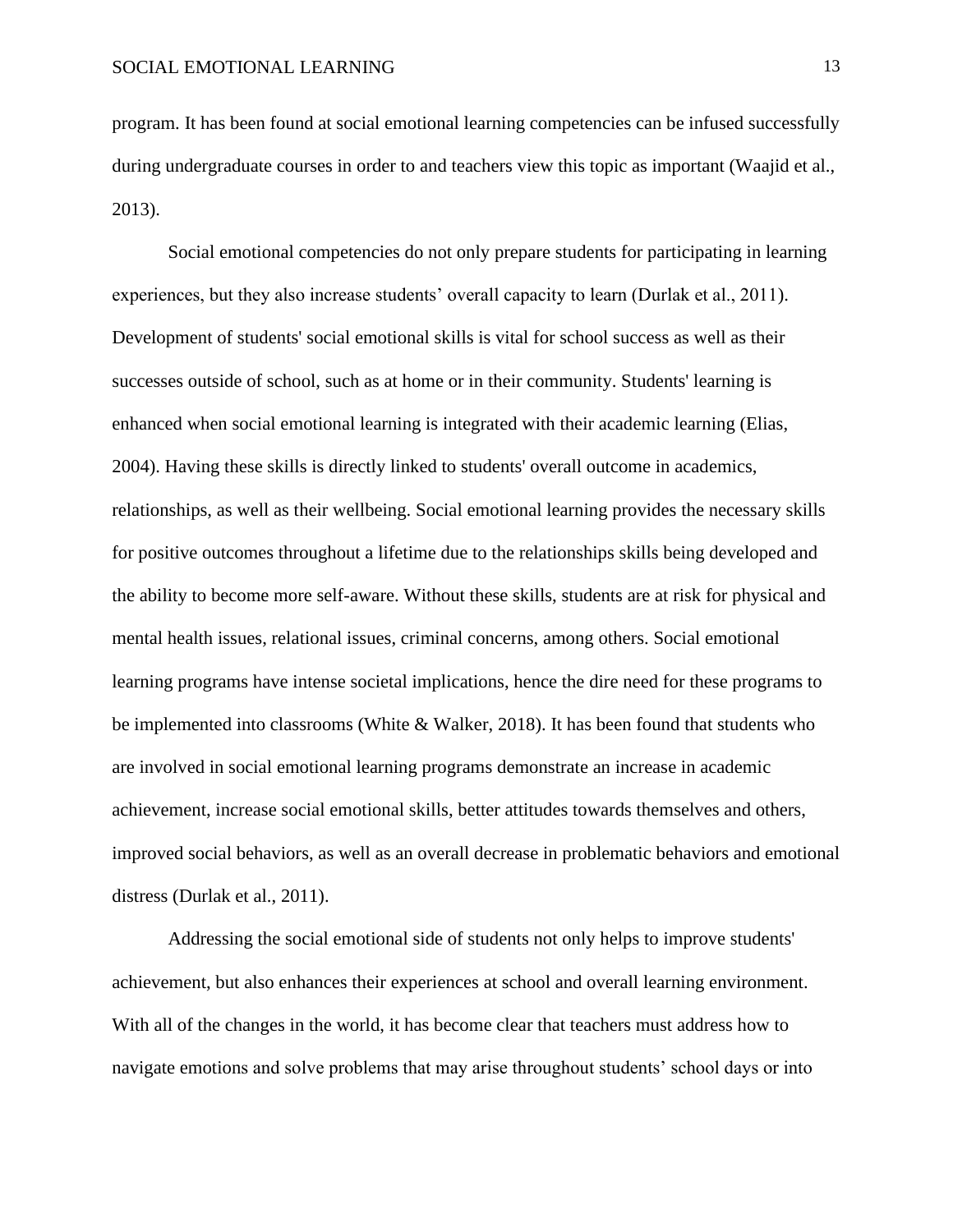their lives outside of school. Therefore, implementing a program that focuses on students' social and emotional skills is necessary. Just as important is properly training teachers in these areas so they are able to follow a program with fidelity and achieve quality results from their instruction (Martinez, 2016).

Through the implementation of social emotional learning, students are able to acquire a number of skills that aid in understanding and managing emotions, achievement of positive goals, to be able to feel and show empathy for others, establish and maintain positive relationships, as well as make responsible decisions (DePaoli et al., 2018). Students learn to get along with others as well as how to work with others that may be different from themselves. They become confident in themselves and understand their own emotions and why they may feel different emotions. Students also learn to understand others' feelings along with their point of view. Additionally, students learn to solve problems in a positive manner while also learning to deal with stressful situations or other difficult situations in life (DePaoli et al., 2018). The skills taught through social emotional learning are also known as life skills which can be defined as critical thinking, coping with stress, regulation of emotions, effectively communicating and selfawareness (Arslan & Demirtas, 2016). All of these skills are necessary for students now and later in life. Helping students to develop good social and emotional skills early in life can make a significant difference in their long-term self (Lantieri & Nambiar, 2012).

#### **Implementation of Social-Emotional Learning**

Social emotional learning skills are essential and a foundation for children's positive behavior in school (Jones et al., 2014). The Collaborative for Academic, Social and Emotional Learning (CASEL) has found three strategies to be beneficial when teaching social emotional learning in the classroom. Direct instruction is the first area identified. Students need to be taught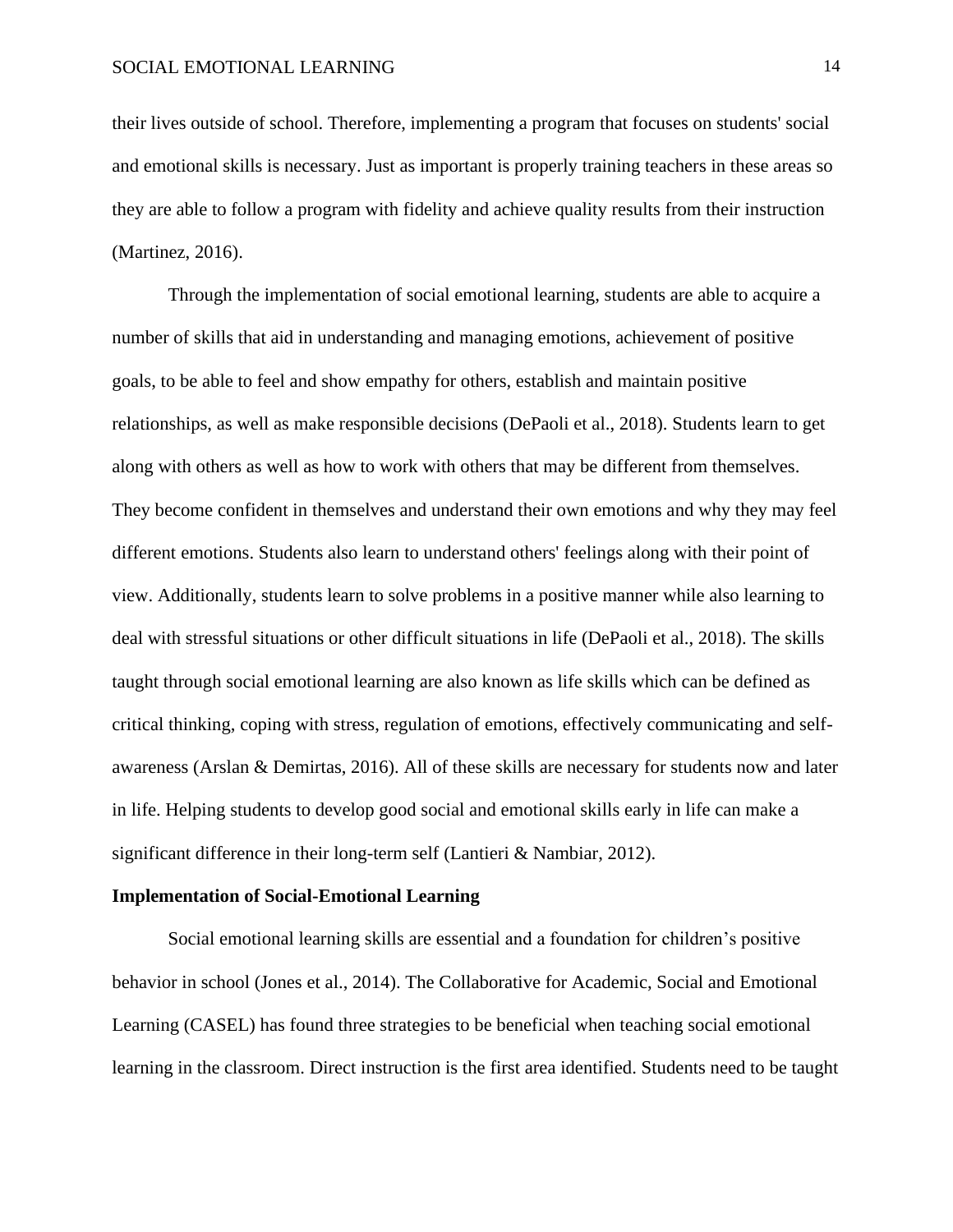these skills through whole group or small group lessons in which the skills are modeled for them and they have the opportunity to practice these skills. Another area identified is social emotional learning skills being integrated with academic content as well as being infused within teaching practices. Students tend to benefit at higher levels when the social emotional learning programs are intensive and integrated. Students need the opportunity for these skills to be a part of their daily interactions with their peers and within their culture at school. Practicing social emotional skills should not only happen in the classroom but in other areas around the school such as the cafeteria, playground, and hallways. These skills should extend beyond the school into their homes and communities as well (Martinez, 2016).

Second Step, a violence prevention program, has been utilized in schools to aid in addressing the social and emotional skills of children and youth in grades pre-kindergarten up until middle school. The program seeks to enhance the social environment for children by providing students with social emotional skills (Cooke et al, 2007). In a study determining the effects of implementation of Second Step, it was found that many students showed positive changes in their overall behavior and confidence in how to handle situations. It was also found that there were fewer aggressive behaviors over time, which is the premises of Second Step (Cooke et al, 2007). The implementation of this program was found to be successful in using the broad based approach of Second Steps. The community, parents, and all members of the school staff supported the implementation of this program (Cooke et al, 2007).

Research has identified recommended practices if creating an SEL program. An effective social emotional learning program is reflected using the acronym SAFE: sequenced, active, focused, and explicit (Payton et.al., 2008). Sequence simply focuses on the order in which material is taught to the students. The program should be connected and coordinated in order to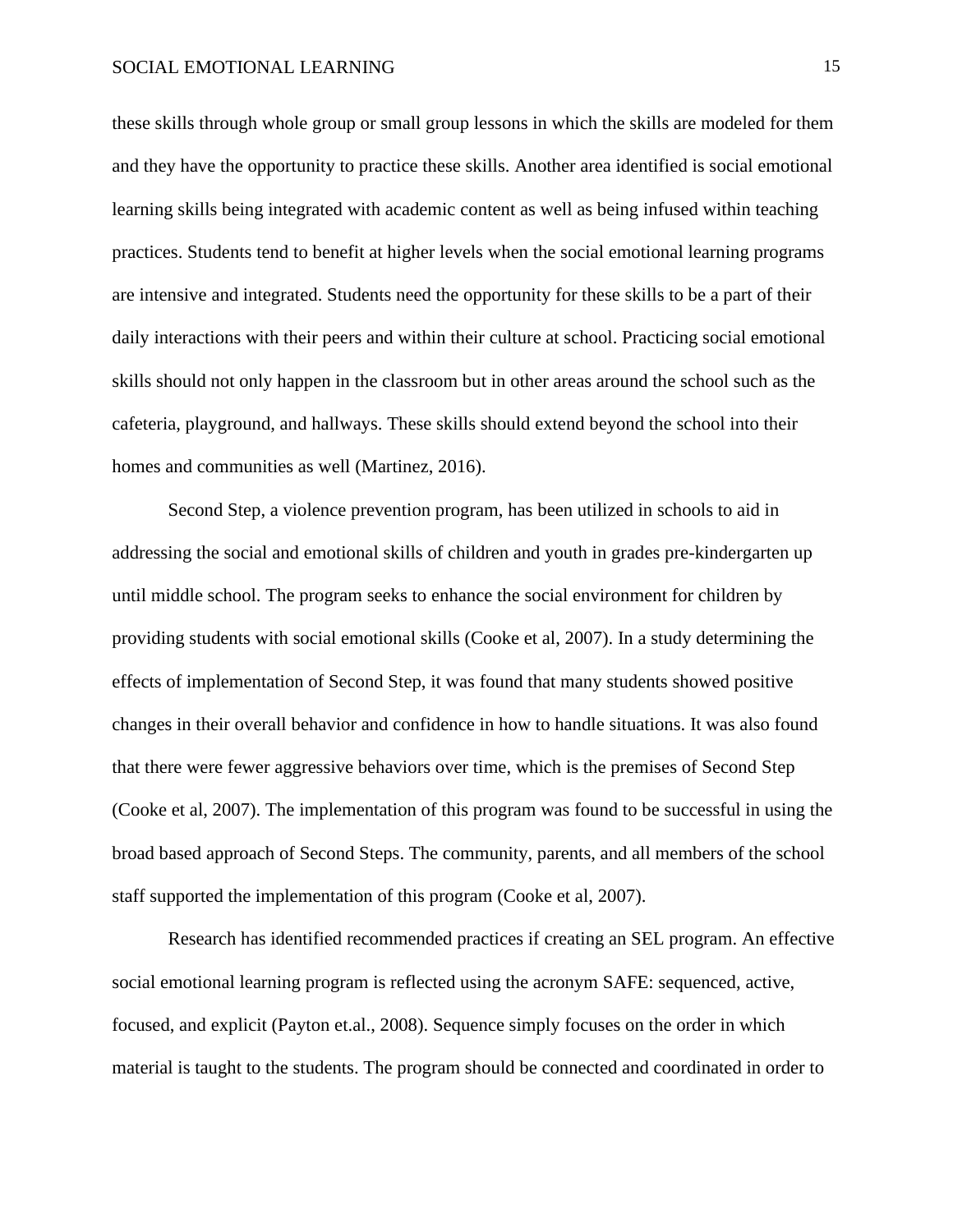achieve the desired outcome. Active refers to active learning in which instruction, rehearsal and feedback are all components. A program needs to be focused on developing personal and social skills as well as targeting specific social emotional learning skills (White et al., 2017). When social emotional learning programs utilize all of these SAFE practices, it is more likely to impact students' social emotional development such as their self-perception, sense of belonging, positive social behaviors, and overall academic success (Underwood, 2020).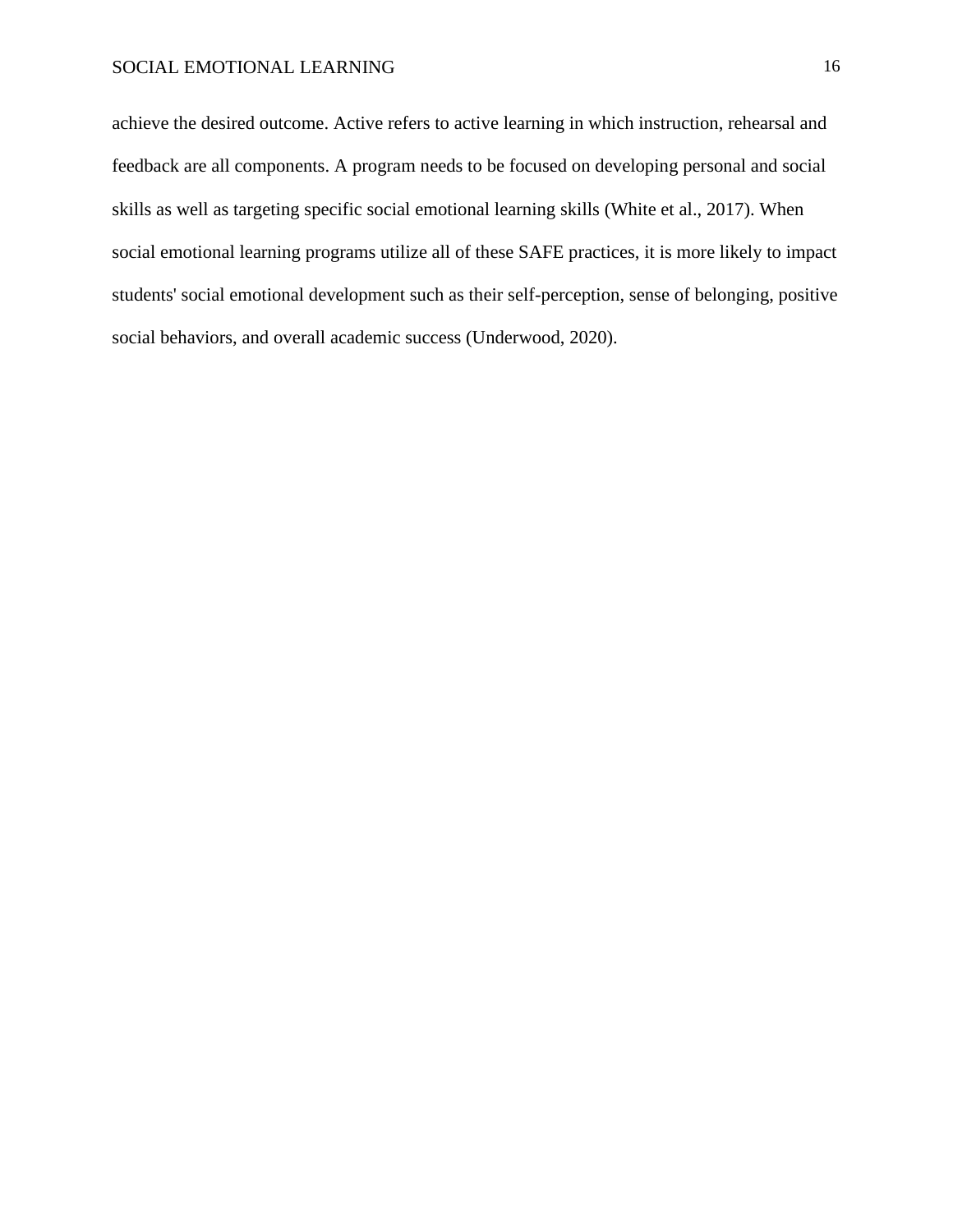#### **Methodology**

#### **Research Questions**

- 1. What impact does social emotional learning have on academic success?
- 2. What effects does social emotional learning have on students' behaviors?

#### **Variables**

The independent variables within this study are the interventions provided to students in order to teach them social emotional skills. The intervention needed changes depending on the students individual needs and areas they need more focus on. This looked differently depending on the student, however, interventions may include one on one counseling on a specific skill shown as a discrepant for the student, group interventions learning a variety of social emotional skills needed in the classroom, or reteaching of already learned skills. These interventions were provided by the researcher and the school counselor depending on the needs of the student. The dependent variable in this study are the students' academic success and behaviors that are a result of their understanding and practice with social emotional learning.

#### **Research Site**

This action research project was conducted within the researchers first grade classroom in the Adel Desoto Minburn school district. Adel DeSoto Minburn is the combination of three growing towns. Our district is located in Central Iowa approximately 20 minutes west of Des Moines. ADM has 5 buildings placed throughout the community. Adel Elementary is located in Adel and houses PK-1 grade multiple section classrooms. Meadow View Elementary is located in Adel and houses 2-4 grade multiple section classrooms. DeSoto Intermediate is located in DeSoto and houses 5-6 grade multiple section classrooms. The Middle School is located in Adel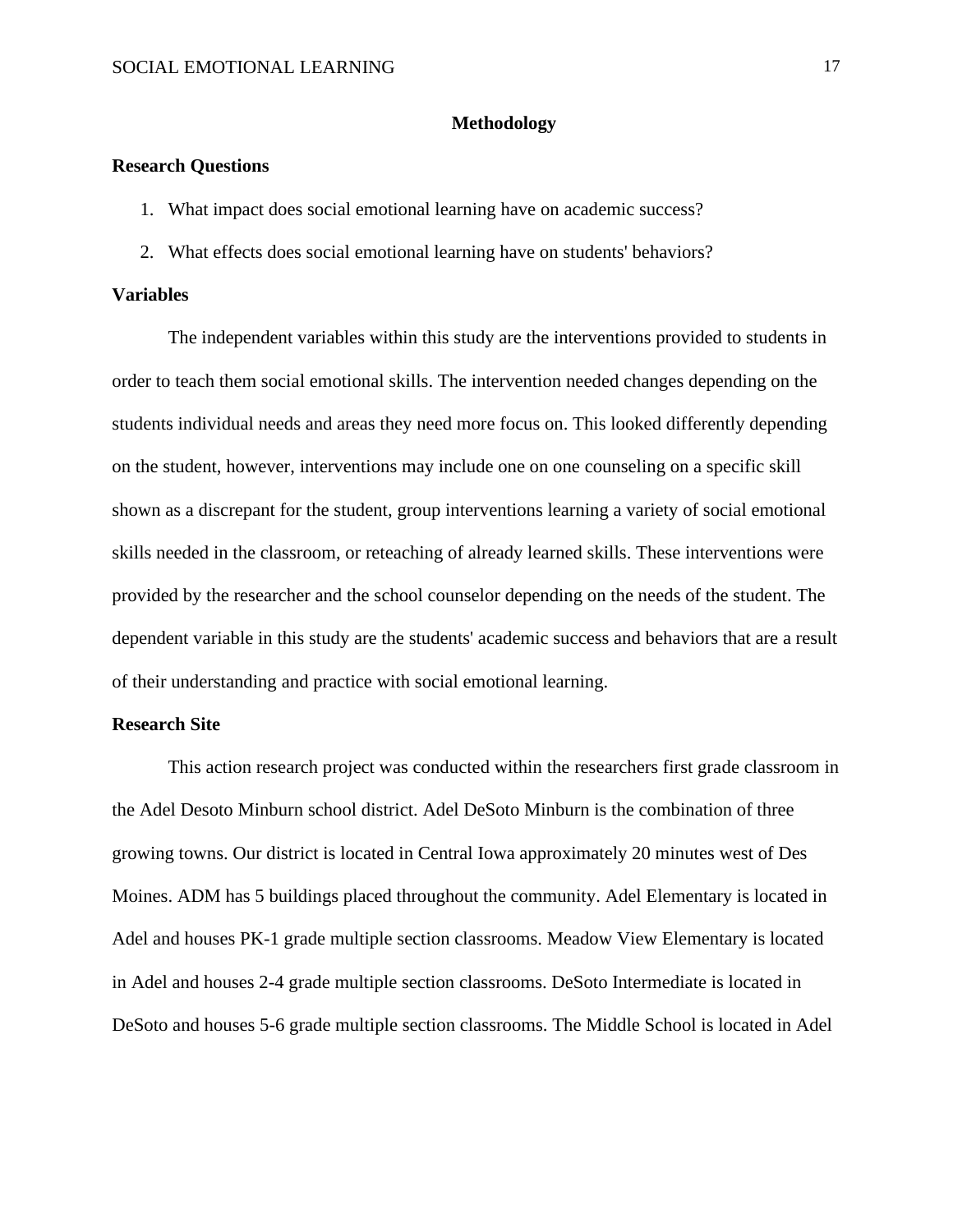and houses 7-8 multiple section classrooms. The High School is located in Adel and houses 9-12 multiple section classrooms.

The elementary in which the study was conducted, Adel Elementary, has approximately 400 students in grades preschool through first grade. The class sizes are typically 19-21 students per classroom. For the 2021-22 school year there are 194 first grade students, with 19 of those students in the researchers classroom.

#### **Research Participants**

The participants in the study include 10 first grade students in one classroom. Three female and seven male students were selected that the researcher felt best represents the diverse range of achievements within the classroom. Students were selected so that students who are high achieving, those who have learning difficulties, and students with behavior issues are all represented within the study. The researcher worked closely with the school Principal as well as the guidance counselor to ensure that the students selected were a good representation and fit for the study.

#### **Research Design**

Previously, students have spent time learning social emotional skills with the school counselor and have been taught the essential skills in social emotional learning. The researchers aim was to aid in this learning by teaching additional social emotional learning lessons daily in the classroom. The researcher began the correlational research design within her own classroom at the beginning of the school year to select appropriate materials to utilize with students in order to continue the learning already in practice with the school counselor. Throughout this process the researcher worked closely with the school counselor as well as the building principal to select the materials that best fit the needs of the students and that aid in what students are learning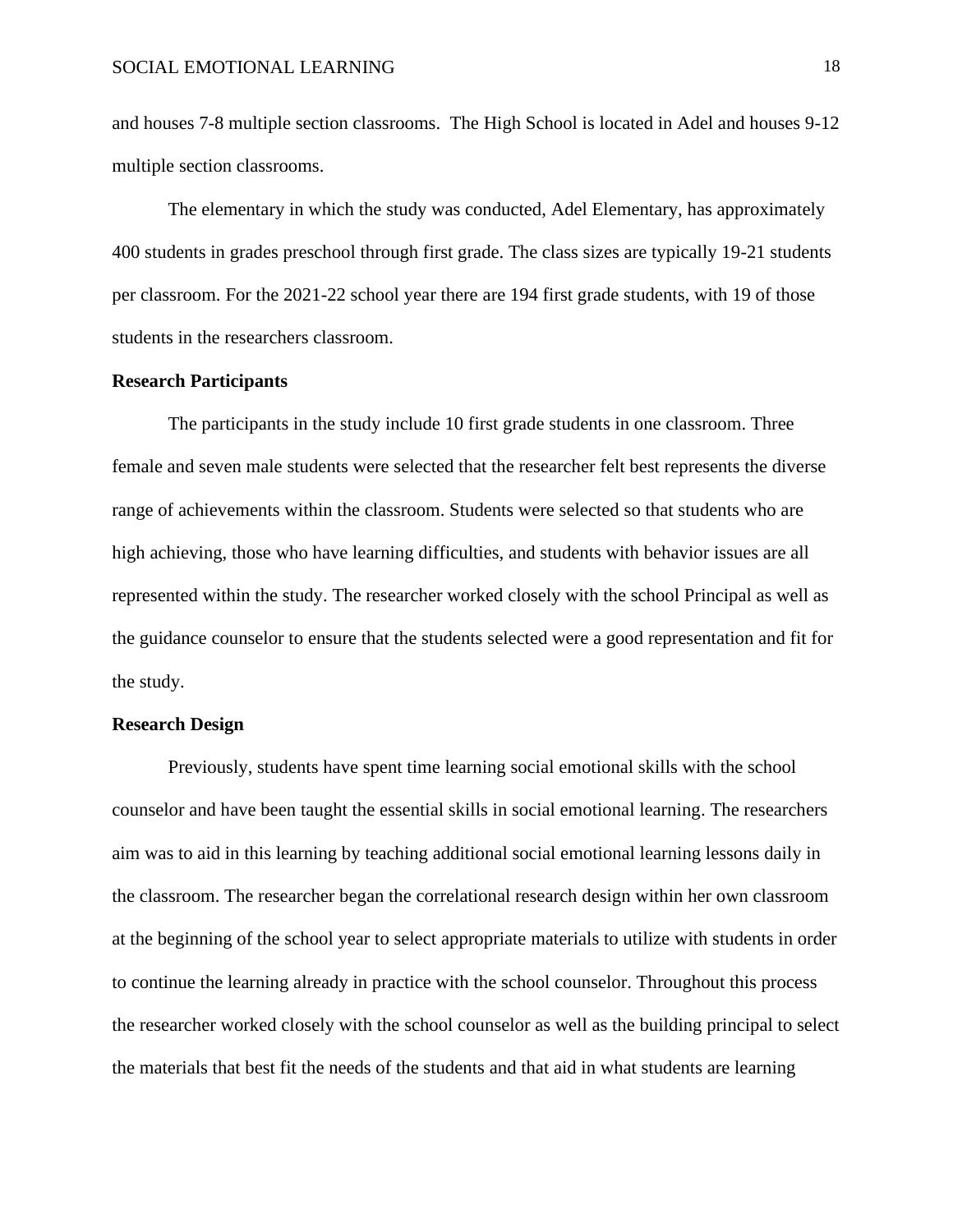during their time with the counselor. The school counselor helped in preparing the classroom to ensure that all students were able to get the most out of this opportunity and that the curriculum closely follows the standard practice already in place with social emotional learning.

The study began after appropriate materials were selected and the participants were identified. The researcher began by teaching social emotional skills daily and aimed to answer the question, "What strategies can be used to teach children skills that will increase their social and emotional competencies?" The researcher spent 4 weeks teaching the skills while monitoring to see which strategies were best for her classroom when teaching social emotional skills. During this time, students completed formative assessments that shared their progress and identified which strategies were best for them.

#### **Measurement Instruments**

One of the tools used in this study was the FastBridge Assessment in the areas of early reading and math. FastBridge supports Multi-Tiered System of Support (MTSS) by ensuring that educators are given the right quantitative data and tools to target appropriate support for each student. The data is given in a timely manner, allowing interventions to start promptly. Through FastBridge, teachers are able to screen students, receive diagnostic data, and progress monitor their students all throughout the program. From this data, teachers are able to pinpoint children's needs in reading and math (FastBridge, 2020).

A dependent samples *t*-test was conducted to determine if there was a significant change in students' academic progress following the progress monitoring taking place utilizing the FastBridge system. It was found that a significant change occurred in students' academic performance in the area of reading. Prior to teaching social emotional learning skills, students were able to read an average of 9 words per minute ( $M = 9.31$ ,  $SD = 4.22$ ). Following the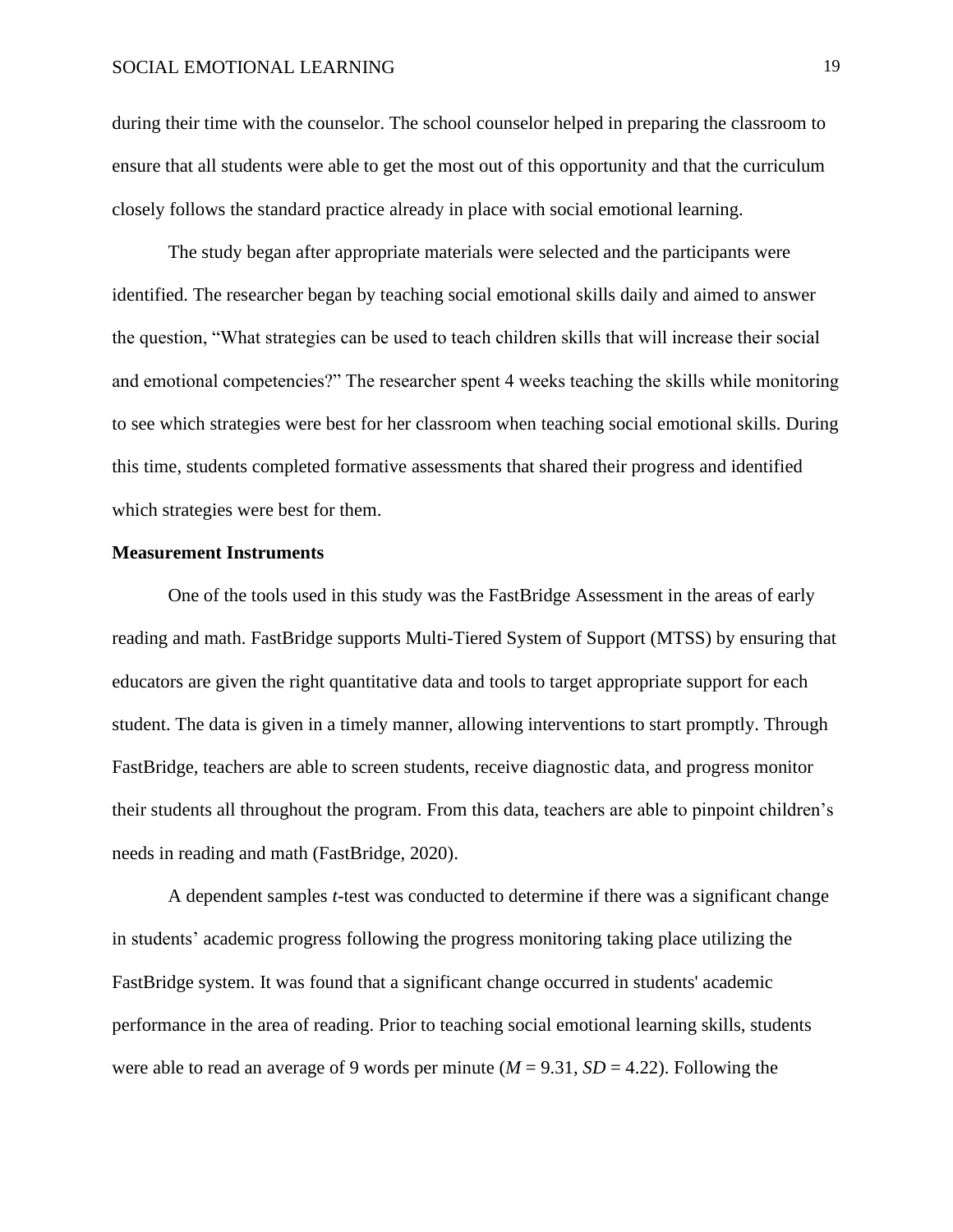teaching and students putting into practice the skills they have learned, they were able to read an average of 13.5 words per minute ( $M = 13.53$ ,  $SD = 4.86$ ), a score much higher than years past. Results of the dependent samples *t*-test revealed a significant difference between the pre-test and post-test,  $t(9) = -2.79$ ,  $p < .021$ . In years past, the average change from August to November was 2 to 2.5 points, showing that social emotional learning did in fact have a positive shift in students' academic performance.

Another dependent sample *t*-test was conducted to determine the change in students' academic progress in the area of mathematics. It was also found that a significant change occurred in students' academic performance in the area of math. Prior to teaching social emotional learning skills, students scored an average of 5.5 on decomposing numbers (*M* = 5.52,  $SD = 2.92$ ). Following the teaching and students putting into practice the skills they have learned, they were able to decompose an average of 8.2 numbers accurately (*M* = 8.22, *SD* = 3.65). The researcher was not able to compare this to previous years as this was the first year of administering this assessment.

Also used to collect data was SAEBRs, which measures students' social, emotional, and academic behaviors. The SAEBRs teacher observation rating scale is used to assess students' individual behavior scores and is quantitative. FastBridge, the website used to administer SAEBRs, stated that students' success in school is not only measured by their academic achievement but has multiple behavioral domains. As recommended by SAEBRs, the tests are administered after students have been in school for at least six weeks, helping to ensure that the teacher has ample interaction time with their students (FastBridge, 2020). Therefore, the test was one administered once during the window of this action research.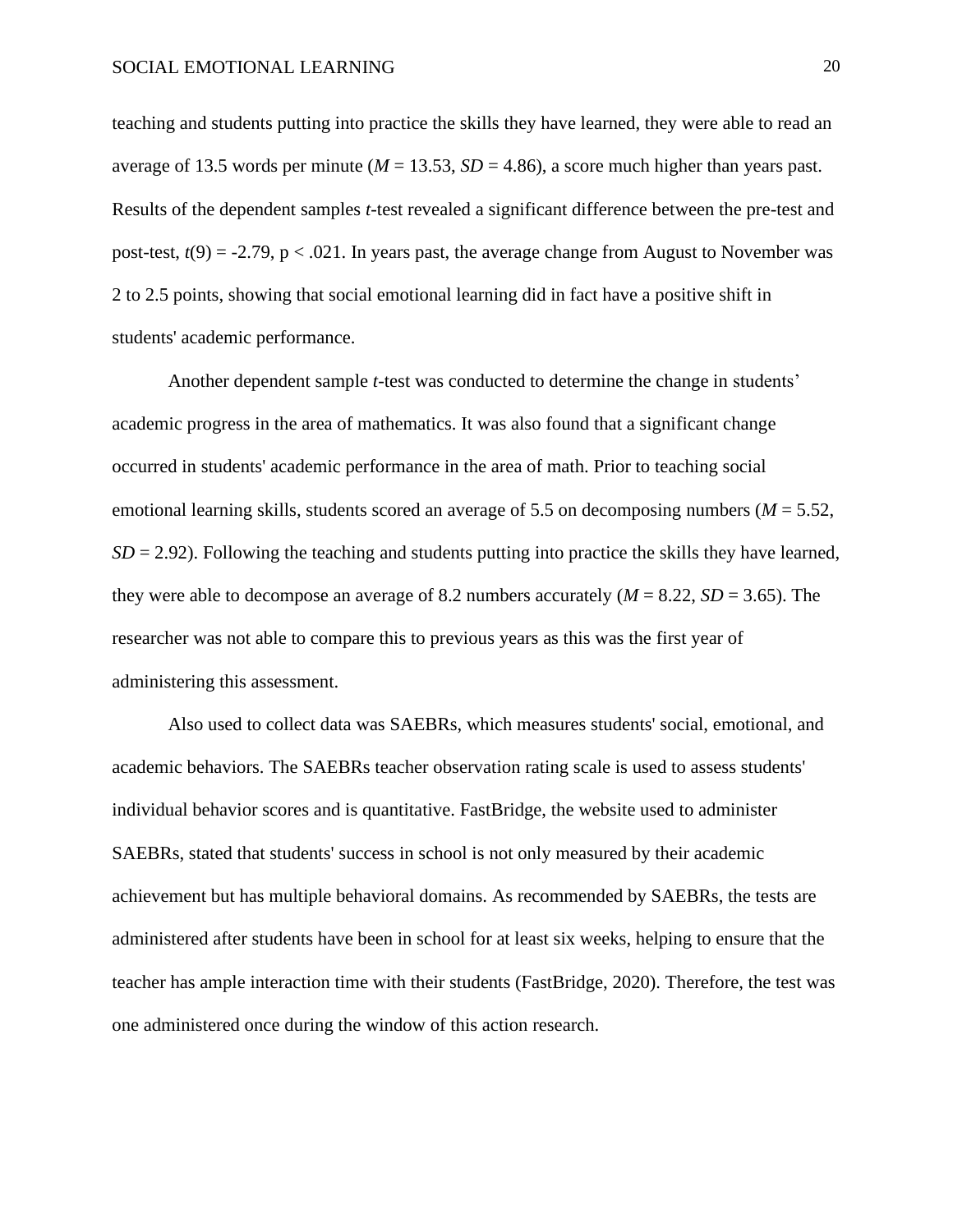#### **Reliability and Validity of Measurement Instruments**

Prior to administering the assessment, the researcher completed the FastBridge early reading and math training as well as SAEBRs in order to become certified. This ensured that the researcher was administering each assessment systematically and with validity. In order to ensure reliability, all students were assessed in a quiet environment that was consistent from student to student. This helped to ensure that each student was given the same opportunity to do their best work by providing this type of learning environment.

#### **Data Collection**

As daily teaching around social emotional learning continued, the researcher began a 2 week (10 day) study in which the 10 participants were closely monitored. This is new for our school as social emotional learning has never been formally tracked in our students. The researcher monitored behaviors and the academic progress throughout this time to identify the impact of social emotional learning as well as their use of social emotional skills during this time. The questions being answered were 1) What impact does social emotional learning have on academic success? 2) What effects does social emotional learning have on students' behaviors? The researcher also utilized SABERS as well as FastBridge Assessment to gain information on each individual student.

Data was collected through students' weekly progress monitoring assessments and was recorded on an Excel spreadsheet. After the assessments were completed, all of the data was retrieved and analyzed by the researcher. The reading and mathematical growth of the students was determined by looking at students' scores in August 2021 and November 2021 on FastBridge early reading and math. The researcher also looked closely at the scores of the 10 students selected compared to the other students in the classroom as well as the entire grade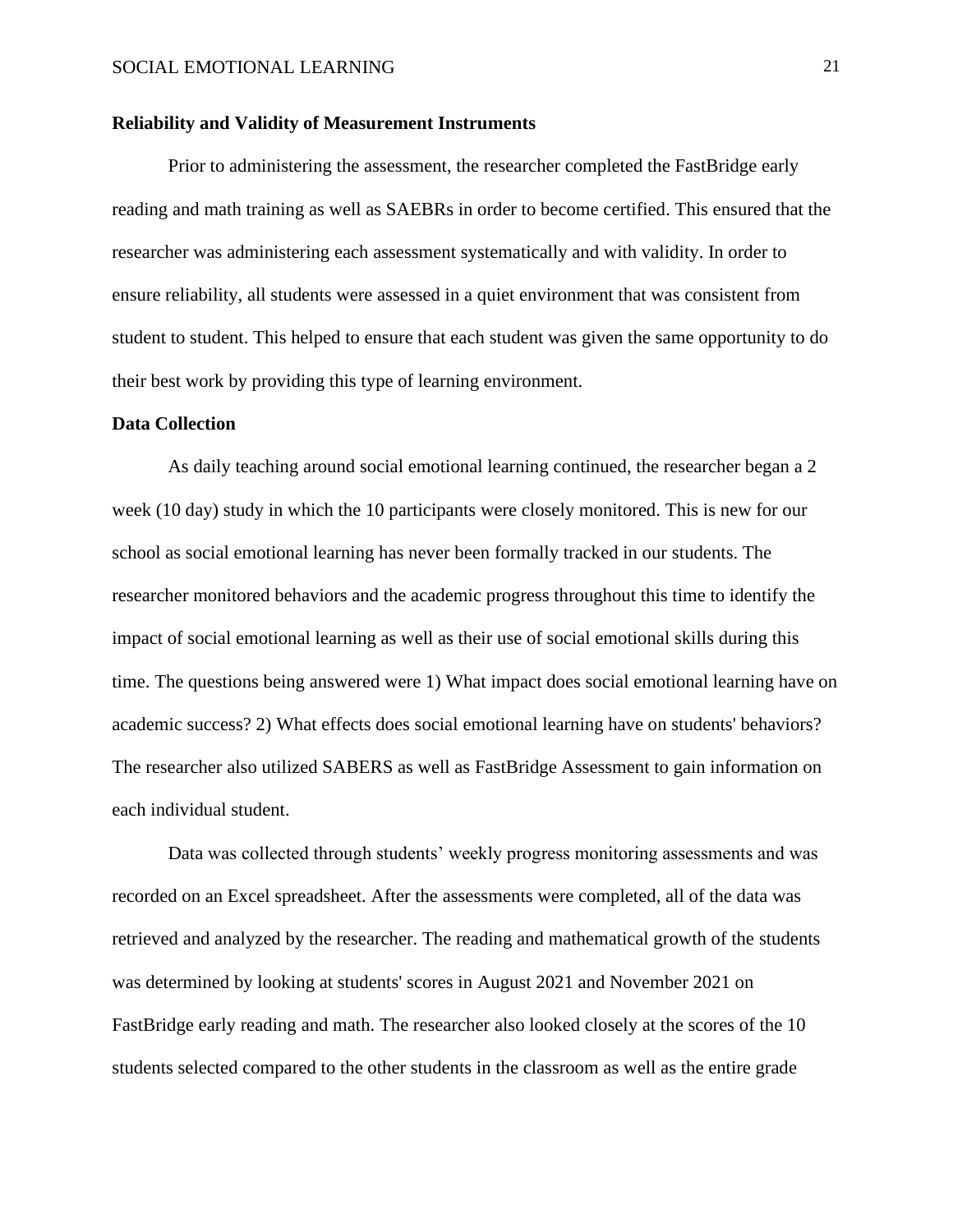level. The researcher also reviewed the students' scores utilizing SAEBRs and compared the 10 selected students' scores to the rest of the class as well as other first grade students. Lastly, the researcher utilized observational notes to determine the students overall growth in the area of social emotional learning.

### **IRB Exemption**

The application for the Educational Practice Exemption was reviewed and approved by Karissa Carlson for the IRB on September 28, 2021.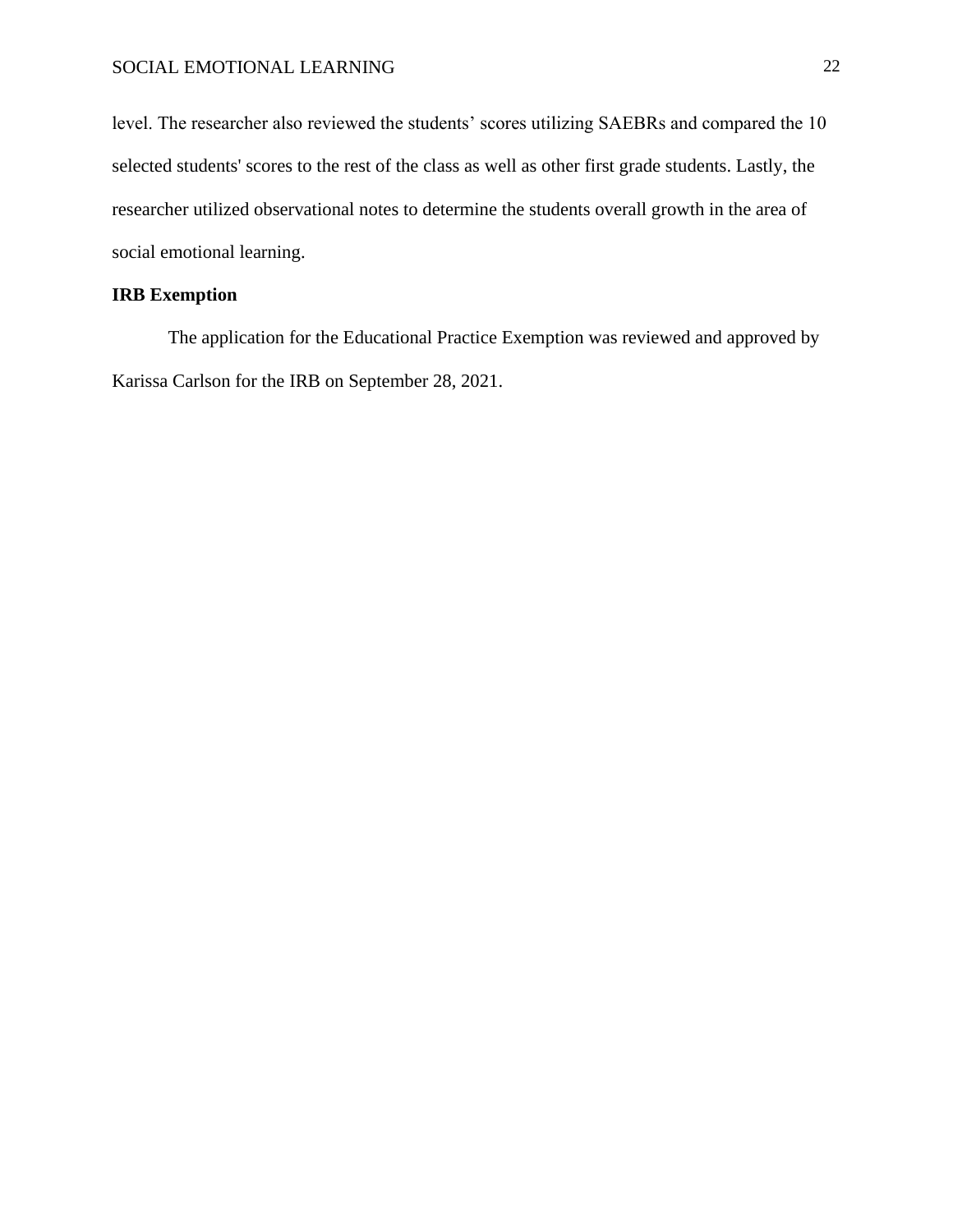#### **Findings**

#### **Data Analysis**

The researcher is a certified teacher with nine years of experience in the classroom, four of those years being in first grade. The research was collected by the classroom teacher prior to the implementation of Social Emotional Learning in the classroom as well as after six consecutive weeks of this learning taking place. Collecting the data allowed the researcher to answer the research questions; What impact does social emotional learning have on academic success? What effects does social emotional learning have on students' behaviors? The qualitative data collected in this study allowed the researcher to recognize certain behaviors that were concerning and focus on the cause as well as a solution. The quantitative data collected gave the researcher insight into the benefits of social emotional learning.

#### **Qualitative Data Analysis**

The qualitative data in this study was collected using anecdotal notes, pre and post implementation. The researcher reviewed the anecdotal notes and categorized them based on students learning to help better understand the benefits of the social emotional learning program being used. Prior to starting the research, ten students were identified. These students included students with behavioral plans from previous years as well as students with minor or no behavioral issues.

Additionally, quantitative data was collected on students' behaviors utilizing SAEBRS on the FastBridge testing system. Students' behaviors were analyzed post-implementation to allow the teacher time to grow relationships with each student and build knowledge on the student as a whole. For students in first grade, the teacher completes the assessment based on students behaviors in the classroom. Out of the ten students identified, 20% of the students were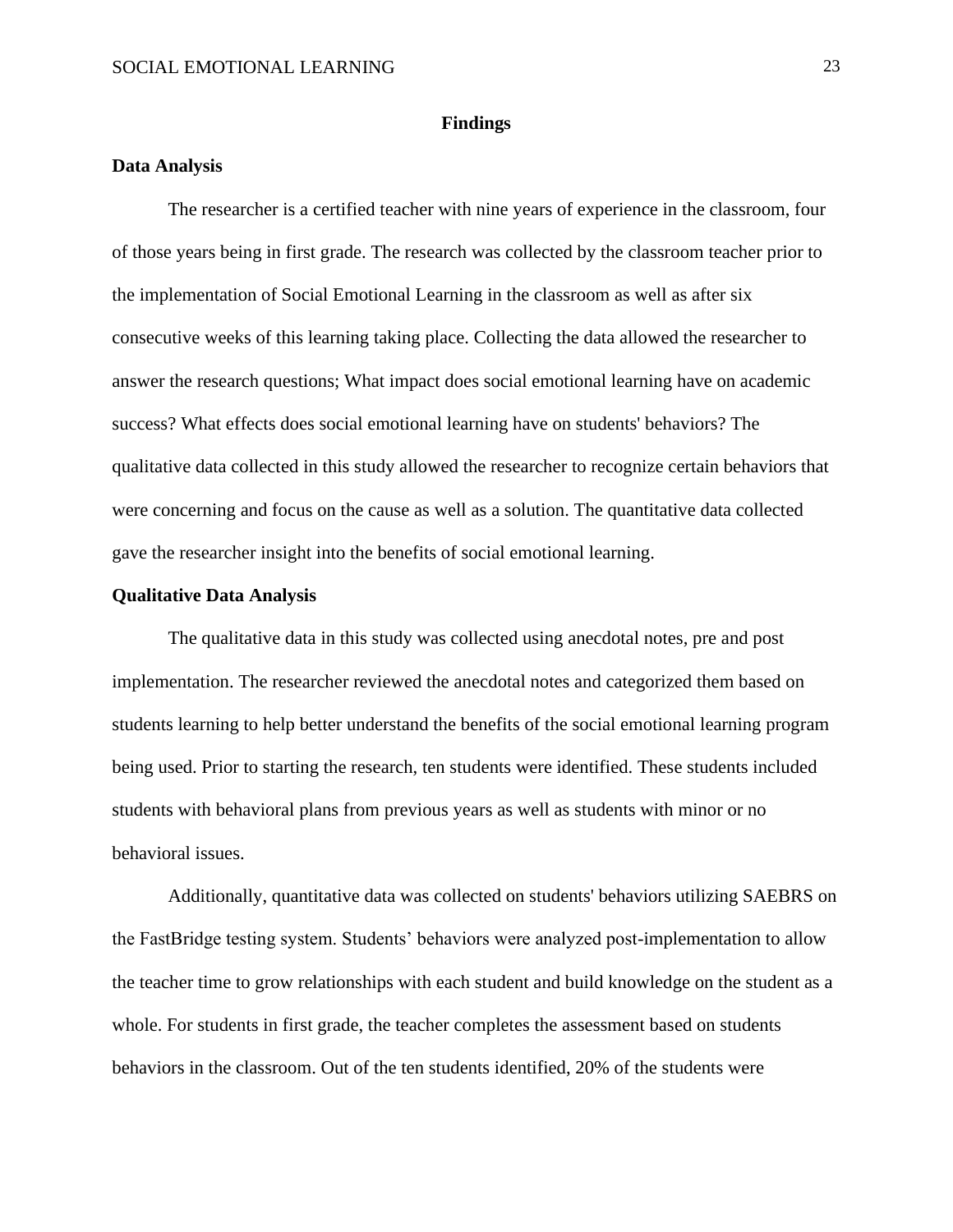considered at high risk and 40% were considered at some risk for social, academic, or emotional behaviors. Of these students, 30% are on academic behavior plans and 10% are on behavior intervention teams in which their behaviors are discussed monthly with a group of interventionists, special education teachers, and administrators. Overall, more information in this area needs to be collected in order to determine the impact of social emotional learning on behaviors.

#### **Quantitative Data Analysis**

The quantitative data was collected using a dependent t-test in order to track students' academic progress pre- and post- implementation of the program. The researcher utilized one subtest in FastBridge, nonsense words, to watch the growth with each student over time. Students were progress monitored weekly to ensure that adequate growth was taking place, as well as the testing that took place pre- and post- implementation.

It was found that the total number of nonsense words adequately could be read per minute utilizing the FastBridge testing system. The pre-implementation scores are shown in column 2 and post-implementation is shown in column 3. Of the ten students selected, 80% showed improvement in their reading scores while 20% showed a slight decrease utilizing one subtest of FastBridge. One student showed significant improvement in their reading score, while another student showed slight improvement. At the beginning of the study, 40% of these students were considered at risk, according to FastBridge, due to their low number of words read perminute. Following the post-implementation test, only 10% of students were still considered atrisk but showed an increase in the score overall.

The dependent samples *t*-test conducted determined there was a significant change in students' academic progress following the progress monitoring taking place utilizing the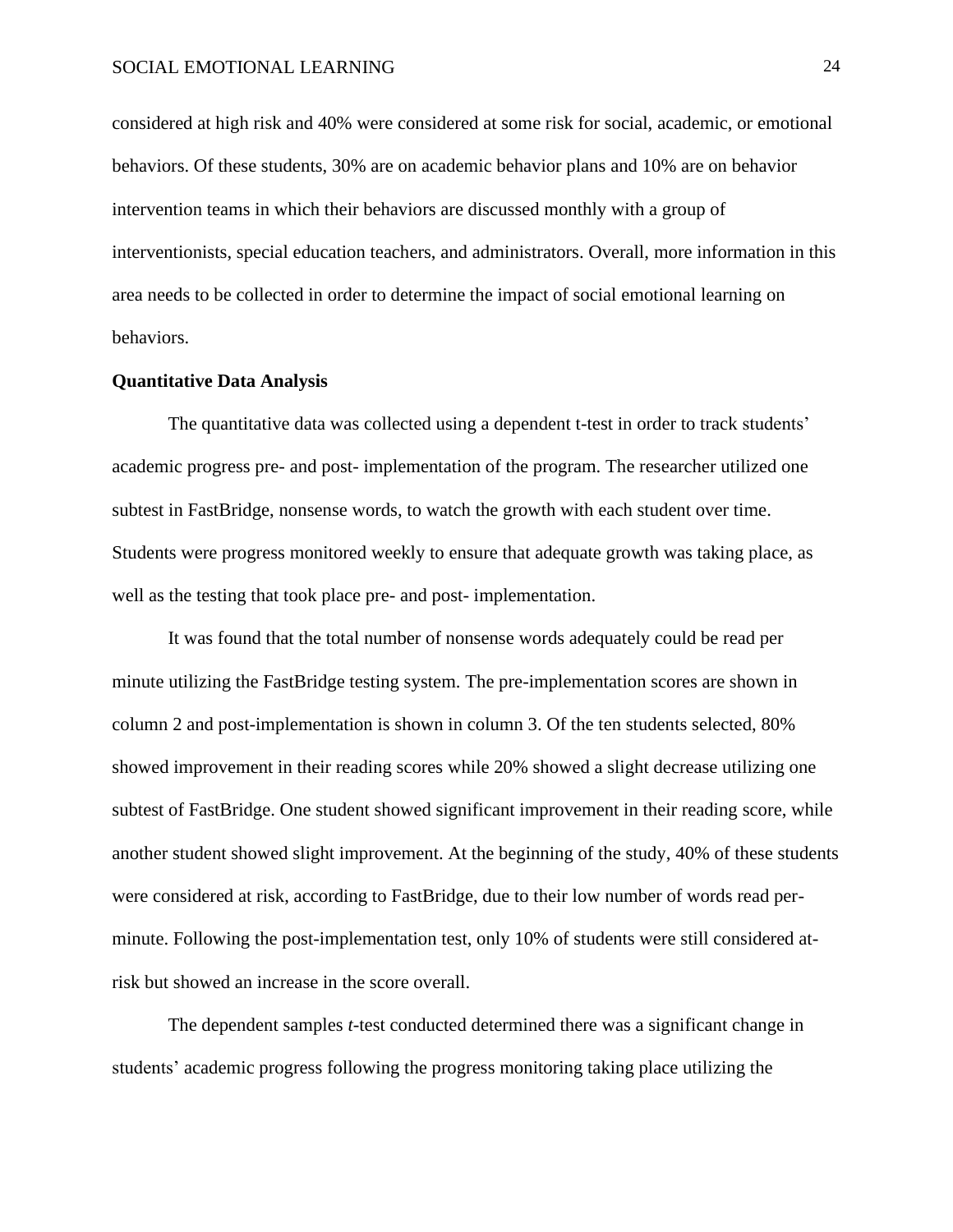FastBridge system. Prior to teaching social emotional learning skills, students were able to read an average of 9 words per minute ( $M = 9.31$ ,  $SD = 4.22$ ). Following the teaching and students putting into practice the skills they have learned, they were able to read an average of 13.5 words per minute ( $M = 13.53$ ,  $SD = 4.86$ ). Results of the dependent samples *t*-test revealed a significant difference between the pre-test and post-test,  $t(9) = -2.79$ ,  $p < .021$ . The social emotional learning skills in practice increased student scores over the time period given.

Also collected, utilizing the dependent t-test, tracked students' academic progress preand post- implementation of the program in the area of mathematics. The researcher utilized FastBridge EarlyMath in order to watch the growth with each student over time. The dependent sample t-test conducted determined the change in students' academic progress in the area of mathematics was significant. Prior to teaching social emotional learning skills, students scored an average of 5.5 on decomposing numbers ( $M = 5.51$ ,  $SD = 2.92$ ). Following the teaching and students putting into practice the skills they have learned, they were able to decompose an average of 8.2 numbers accurately  $(M = 8.22, SD = 3.65)$ . The researcher was not able to compare this to previous years as this was the first year of administering this assessment.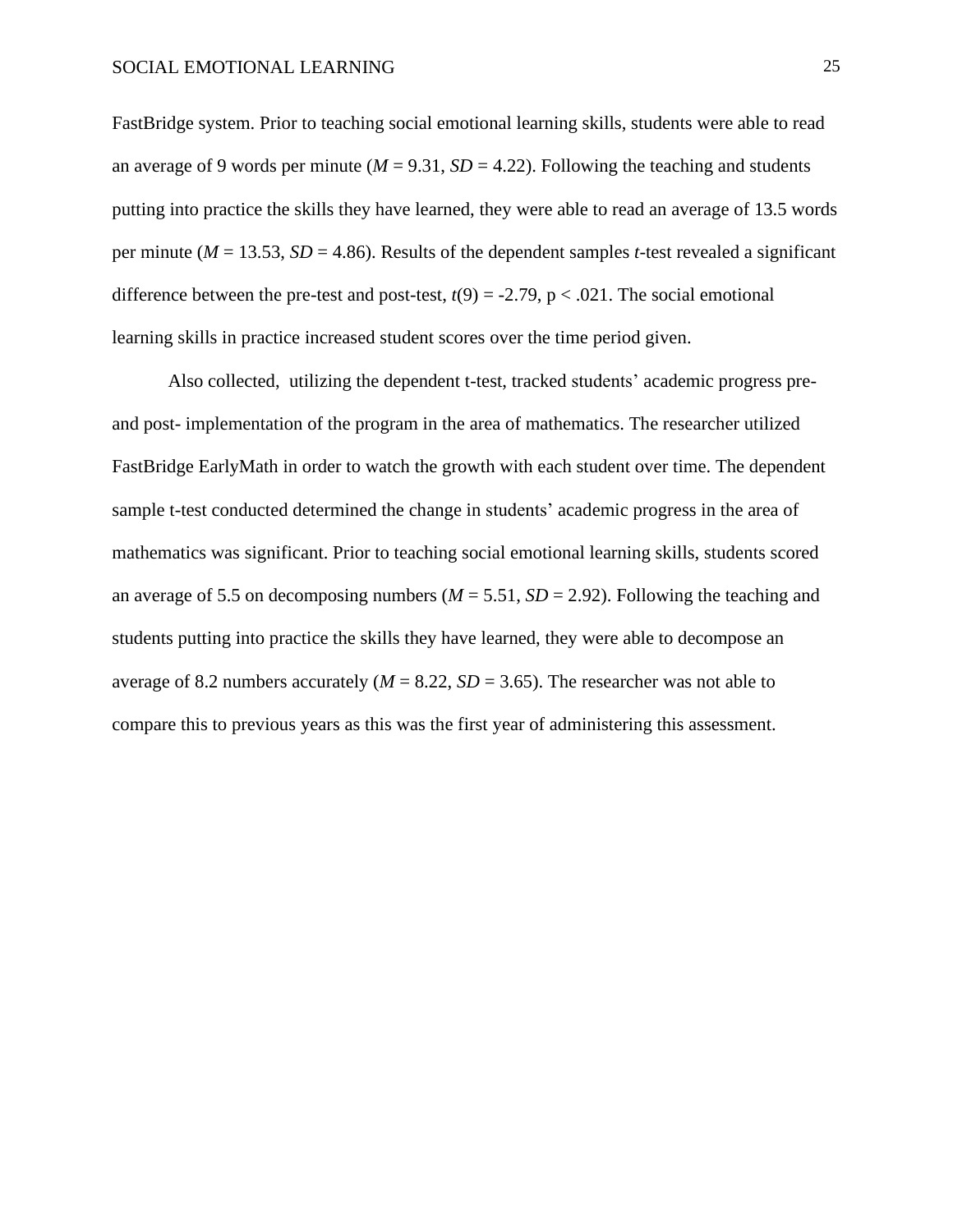#### **Discussion**

#### **Summary of Major Findings**

Taking into consideration students' emotional needs is an important aspect that helps to support students' overall performance at school. Implementing social emotional learning lessons and interventions that support students' emotional needs help all students develop positively emotionally as well as academically. This action research study conducted with first grade students not only supported students in their social and emotional needs but in their reading and mathematical skills as well. The researcher used the chosen curriculum in coincidence with the school counselor to help students to learn about self-awareness, self-management, social awareness, relationship skills, and responsible decision making.

The findings of this action research support the literature reviewed that teaching and implementing social emotional learning does impact students overall behavior and academics. The data shows that students of all backgrounds and different abilities are positively impacted by implementing social emotional learning into the classroom. However, the degree to which students are impacted vary from student to student. The findings suggest that most students show progress in improving their academic performance and behavior.

#### **Further Research**

In further studies, it would be beneficial to extend the length of the study to allow for more data to be collected. It would be beneficial to the researcher to have more data points to compare, especially from the start of the year to the end. It could also be beneficial to compare a classroom utilizing social emotional learning strategies as well as those that are not in order to track if it's truly social emotional learning playing a role in students' progress. The more data the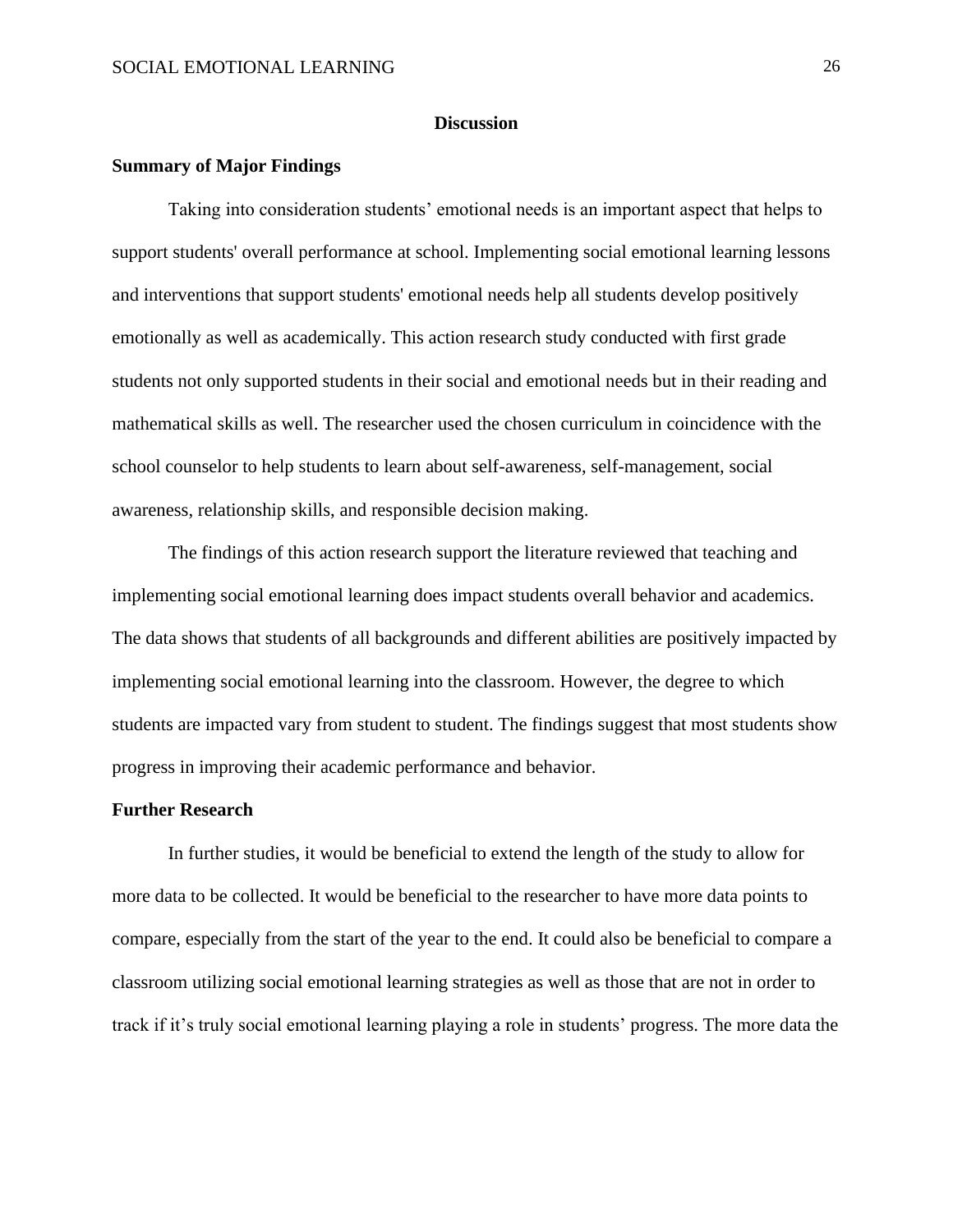researcher is able to collect, the more conclusions that can be drawn about the overall impact of social emotional learning on students.

It would also be beneficial to have more data points to collect in the area of behavior. Where SAEBRs is a great resource, the one data point collected is not enough to draw a conclusion on the students overall performance or the impact of social emotional learning. More research needs to be conducted to find another suitable test to determine these impacts or more data from SAEBRs over the course of the year.

Lastly, collecting information from parents of the participants could lead to some beneficial findings as they have different experiences with their children at home. It would be beneficial to see if the impacts of social emotional learning continued for the students as they returned home each night, over the weekends, or on extended breaks. Researchers could utilize SAEBRs to develop appropriate questions to ask parents to gain beneficial information on each student. Over time, this could create a great partnership between teachers and parents.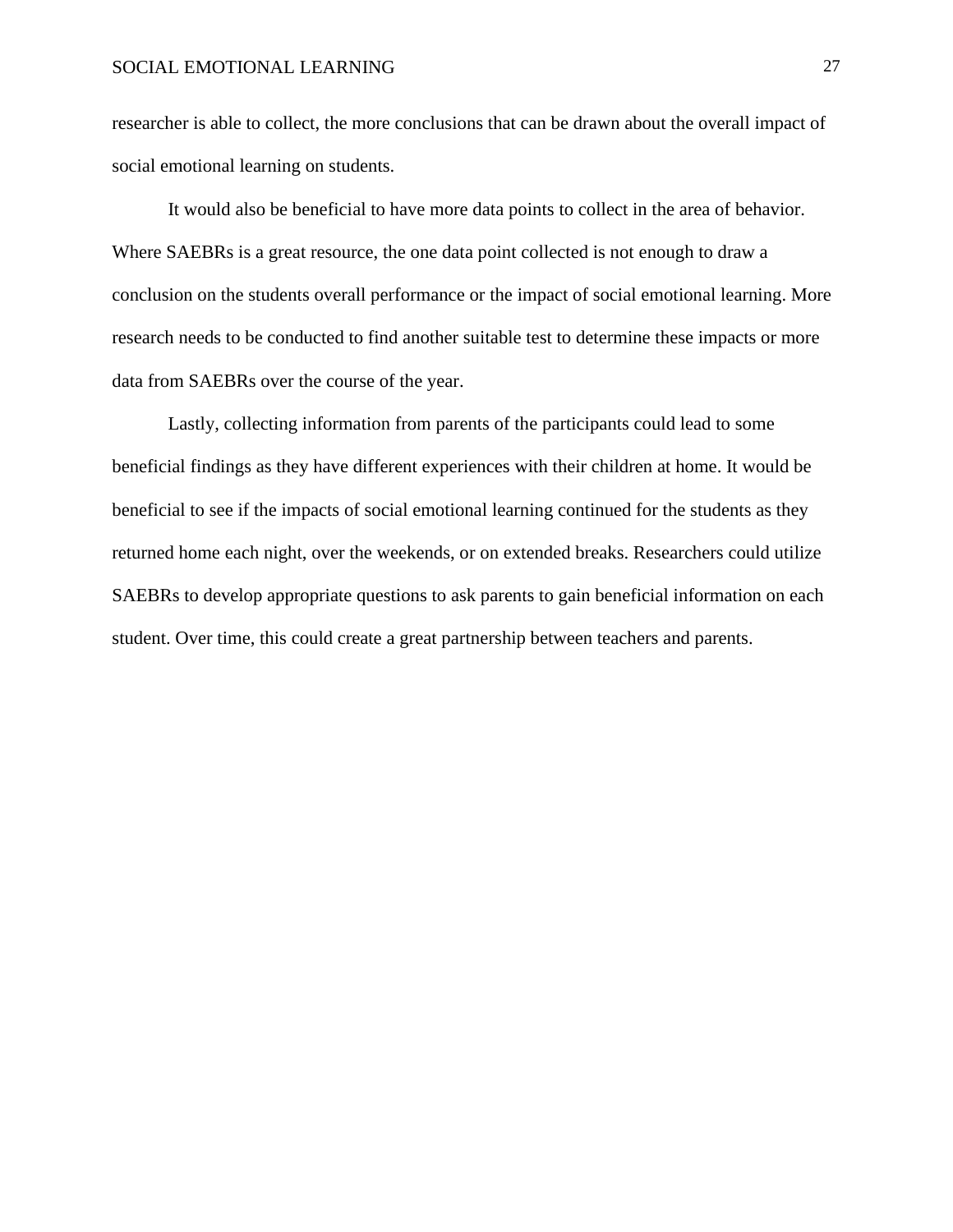#### **Conclusion**

Social emotional learning has the opportunity to support all students by offering them a tool to utilize when feeling certain emotions and to give teachers the resources to help their students in a way that is supportive. Each year students struggle to manage their emotions, and often teachers have a difficult time handling these emotions within their own classrooms without needing to involve the school counselor. Through the implementation of social emotional learning, students will be able to deal with their emotions in a productive way and teachers will look forward to developing a deeper understanding of how they can best utilize the skills within their classrooms. Not only are students' emotional needs met, but they are able to progress academically in a positive way. Overall, this action research has shown the need and importance of social emotional learning in schools.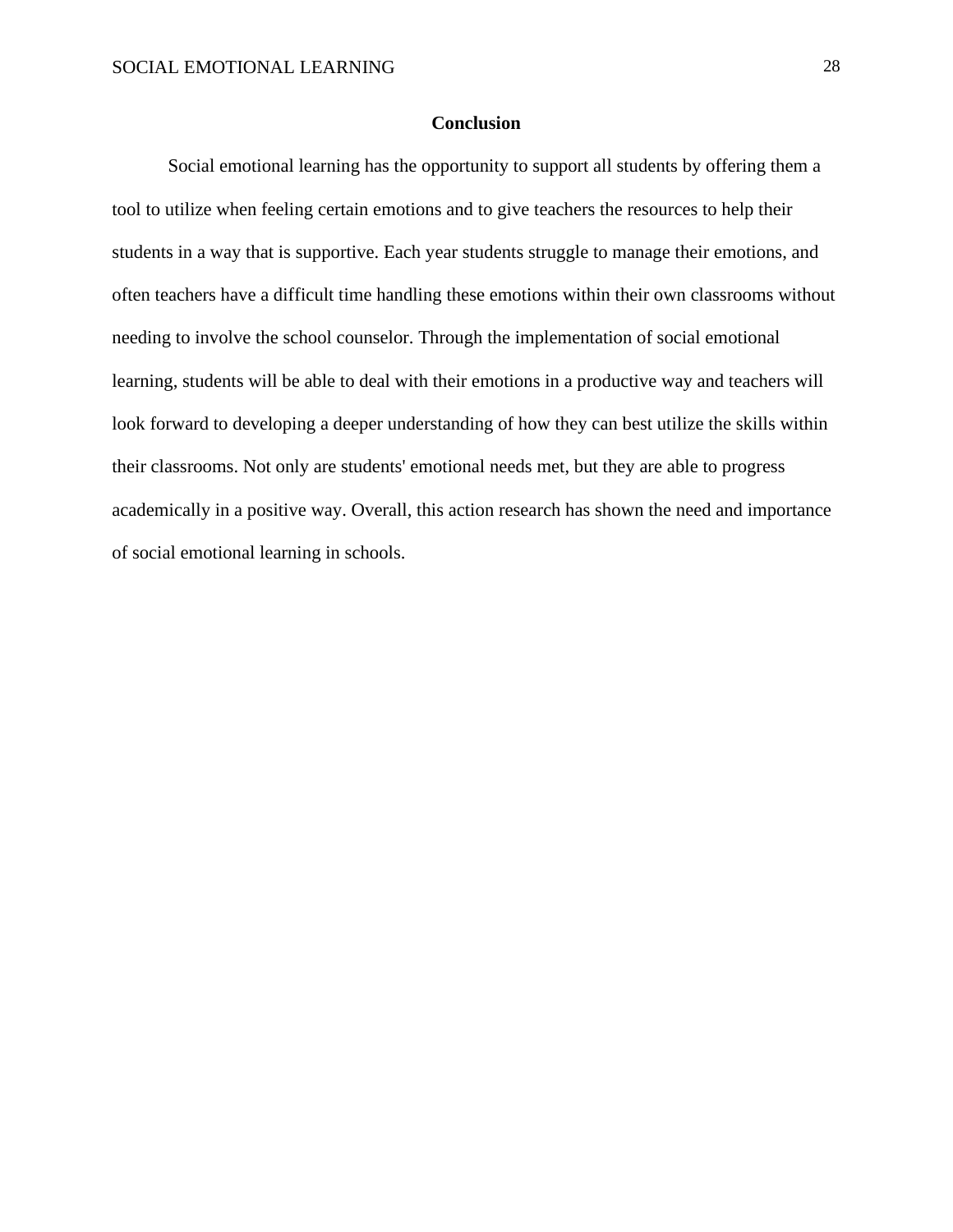#### **References**

- Arslan, S., & Demirtas, Z. (2016). Social Emotional Learning And Critical Thinking Disposition. *Studia Psychologica, 58*(4), 276-285.
- Bailey, R., Stickle, L., Brion-Meisels, G., & Jones, S. M. (2019). Re-imagining social-emotional learning: findings from a strategy-based approach. *Phi Delta Kappan*, *100*(5), 53–58.
- Berkowitz, M. W., & Bier, M. C. (2005). *What works in character education: A research-driven guide for educators*. Washington, DC: Character Education Partnership.
- Bierman, K. L., Coie, J. D., Dodge, K. A., Greenberg, M. T., Lochman, J. E., McMahon, R. J., & Pinderhughes, E. (2010). The effects of a multiyear universal social–emotional learning program: The role of student and school characteristics. *Journal of Consulting and Clinical Psychology, 78*(2), 156-168.

CASEL. (2021). What is SEL? Retrieved from http://www.casel.org/what-is-sel/

- Cooke, M. B., Ford, J., Levine, J., Bourke, C., Newell, L., & Lapidus, G. (2007). The Effects of City-Wide Implementation of "Second Step" on Elementary School Students' Prosocial and Aggressive Behaviors. *The Journal of Primary Prevention*, *28*(2), 93-115. /https://casel.org/wp-content/uploads/2018/11/Respected.pdf
- DePaoli, J. L., Atwell, M. N., Bridgeland, J. M., & Shriver, T. P. (2018). *Respected Perspectives of Youth on High School & Social and Emotional Learning*. CASEL. Retrieved September 12, 2021, from

https://casel.org/wp-content/uploads/2018/11/Respected.pdf.

Durlak, J. A., Weissberg, R. P., Dymnicki, A. B., Taylor, R. D. & Schellinger, K. B. (2011). The impact of enhancing students' social and emotional learning: A meta-analysis of school-based universal interventions. *Child Development,* 82, 405–432.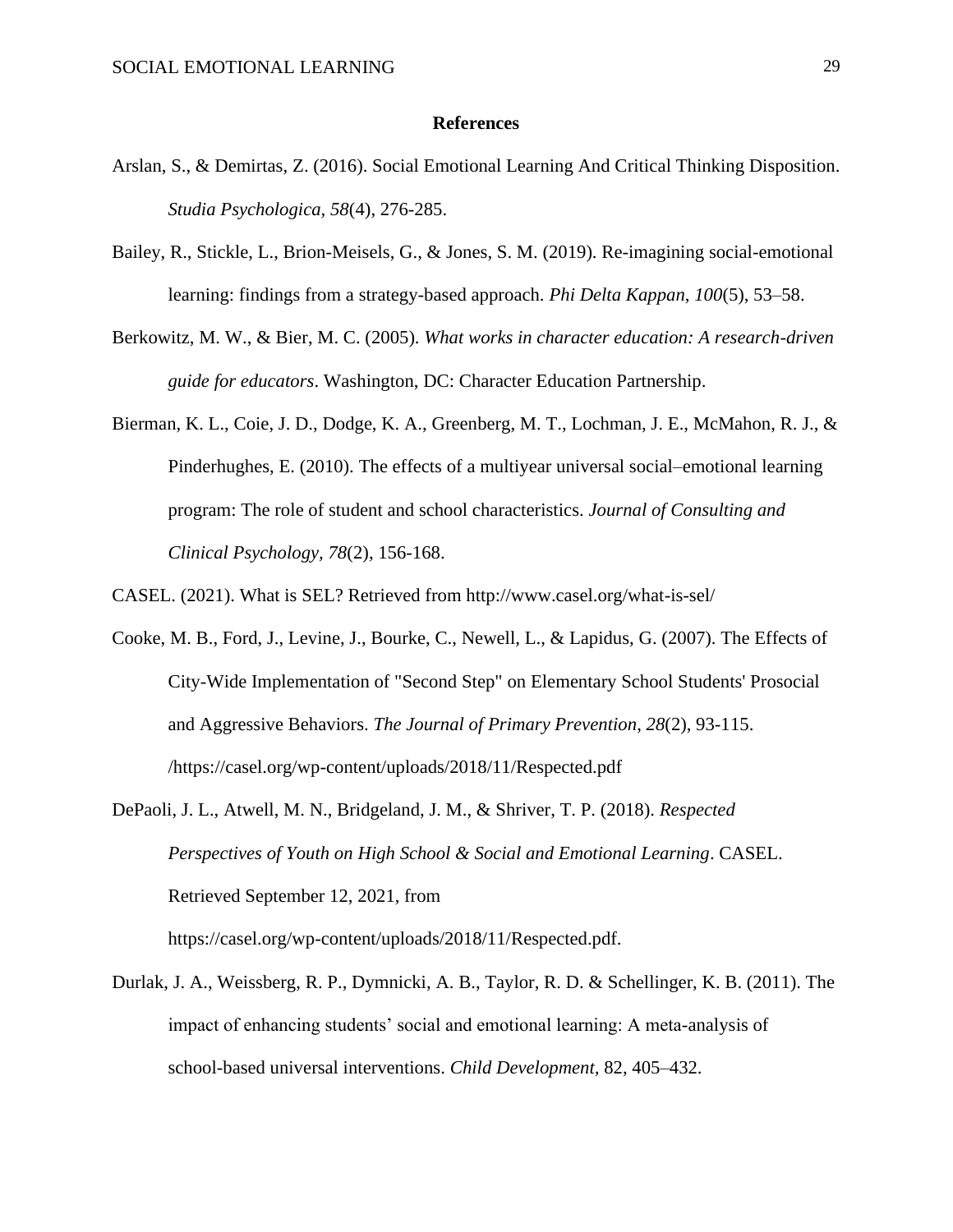- Elias, M. J. (2004). Strategies to infuse social and emotional learning into academics. In J. E. Zins, R. W. Weissberg, M. C. Wang, & H. J. Walberg (Eds.), Building academic success on social and emotional learning: What does the research say? (pp. 113–134). New York: Teachers College Press.
- Herrenkohl, T. I., Jones, T. M., Lea,Charles H., I.,II, & Malorni, A. (2020). Leading with data: Using an impact-driven research consortium model for the advancement of social emotional learning in schools. *American Journal of Orthopsychiatry, 90*(2), 283-287.
- Jones, S.M., Bailey, R., & Jacob, R. (2014). Social-emotional learning is essential to classroom management. *Phi Delta Kappan*, *96*(2), 19–24. https://doi.org/10.1177/0031721714553405
- Jones, S. M., Brown, J. L., & Aber, J. L. (2011). Two-year impacts of a universal school-based social-emotional and literacy intervention: an experiment in translational developmental research. *Child Development*, *82*(2), 533–533. https://doi.org/10.1111/j.1467-8624.2010.01560.x
- Lantieri, L., & Nambiar, M. (2012). Cultivating the Social, Emotional, and Inner Lives o Children and Teachers. *Reclaiming Children and Youth*, *21*, 27–33.
- Martinez, L. (2016). Teachers' voices on social emotional learning : identifying the conditions that make implementation possible. *International Journal of Emotional Education*, *8*(2),  $6 - 24.$
- Payton, J., Weissberg, R. P., Durlak, J. A., Dymnicki, A. B., Taylor, R. D., Schellinger, K. B., & Pachan, M. (2008). The Positive Impact of Social and Emotional Learning for Kindergarten to Eighth-Grade Students: Findings from Three Scientific Reviews. Technical Report. *Collaborative for Academic, Social, and Emotional Learning (NJ1)*,